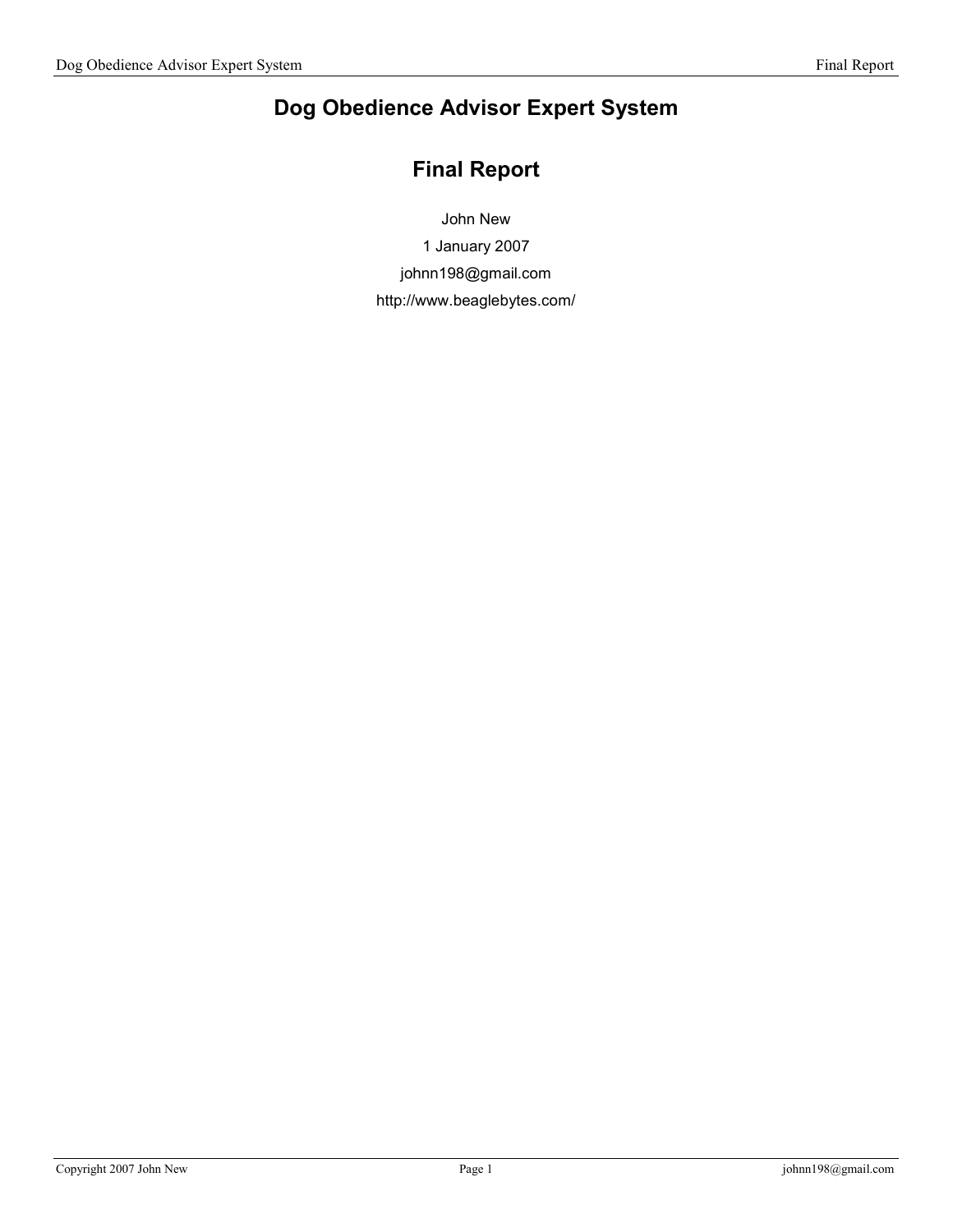# Table of Contents

| Redisplaying the Dog Obedience Competition Advisor Main Menu16 |  |
|----------------------------------------------------------------|--|
|                                                                |  |
|                                                                |  |
|                                                                |  |
|                                                                |  |
|                                                                |  |
|                                                                |  |
|                                                                |  |
| Find Breed by Obedience Rank Option - Match Found 20           |  |
|                                                                |  |
|                                                                |  |
|                                                                |  |
|                                                                |  |
|                                                                |  |
| Displaying the Results From a Sample Database Query 24         |  |
|                                                                |  |
| Redisplaying the Dog Obedience Breed Advisor Main Menu 25      |  |
|                                                                |  |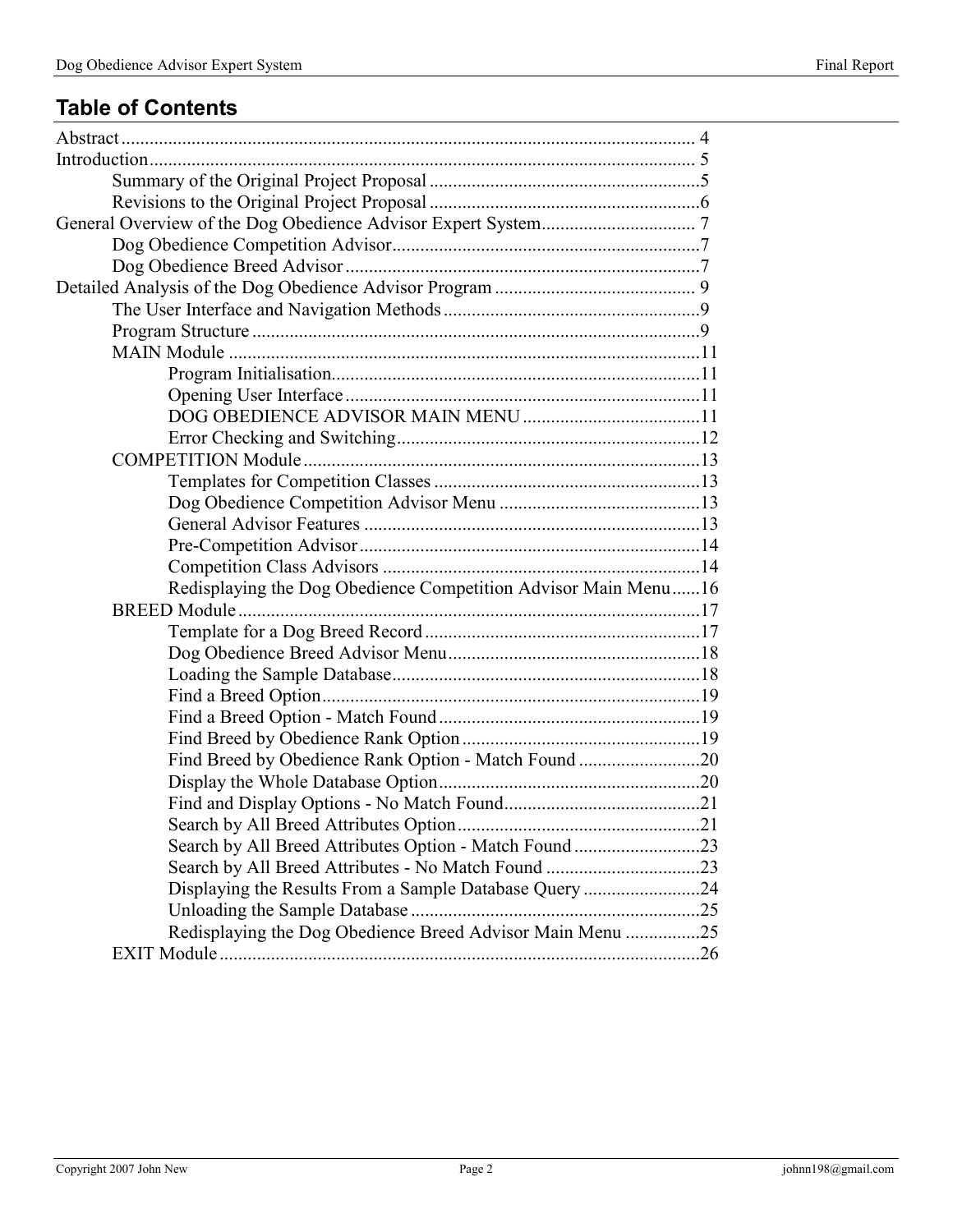| Dog Obedience Advisor Expert System |  |  |  |
|-------------------------------------|--|--|--|
|                                     |  |  |  |
|                                     |  |  |  |
|                                     |  |  |  |
|                                     |  |  |  |
|                                     |  |  |  |
|                                     |  |  |  |
|                                     |  |  |  |
|                                     |  |  |  |
|                                     |  |  |  |
|                                     |  |  |  |
|                                     |  |  |  |
|                                     |  |  |  |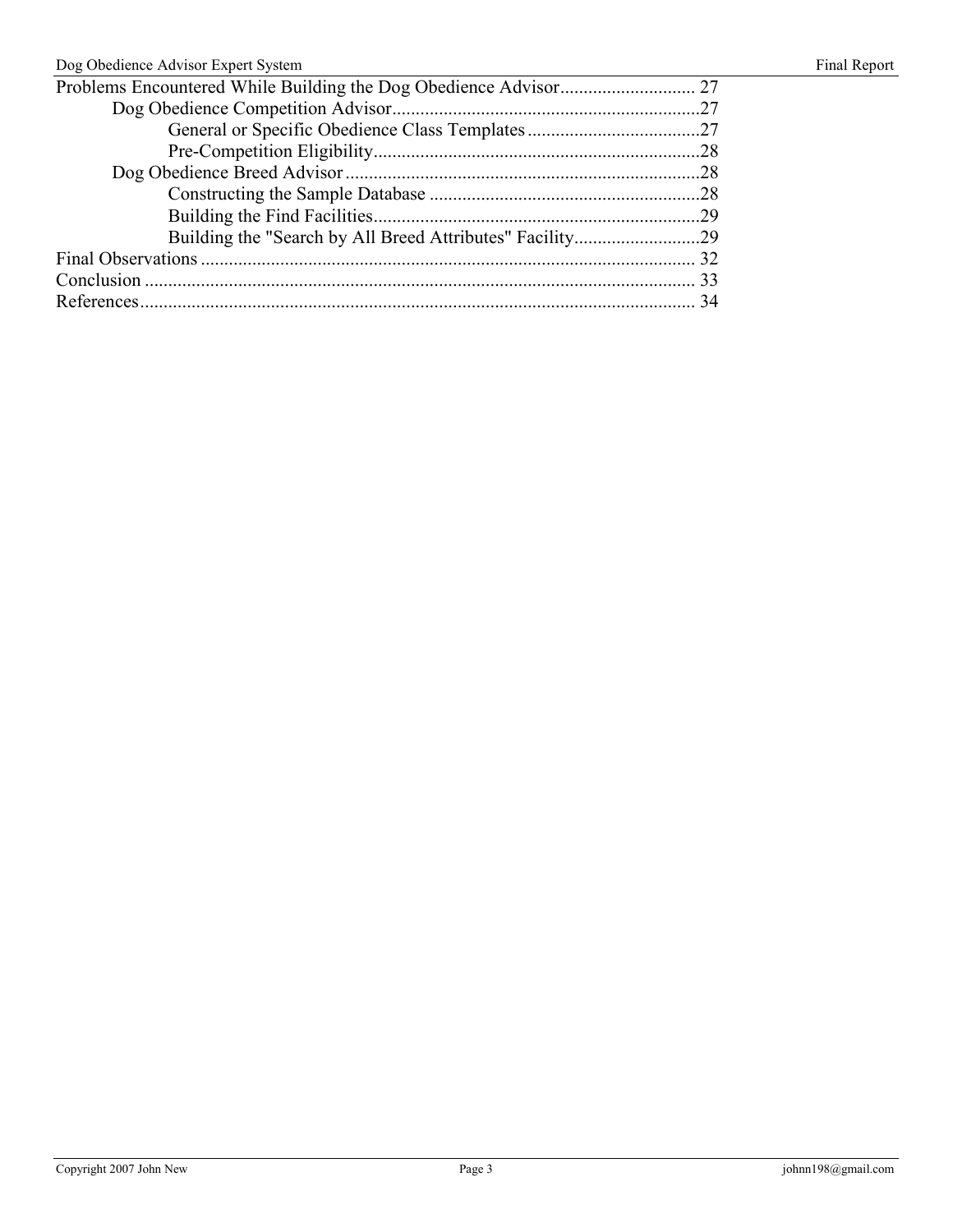# Abstract

This report discusses the development of a Dog Obedience Advisor expert system.

The Advisor has two parts: a Dog Obedience Competition Advisor; and a Dog Obedience Breed Advisor. The former is designed to check a handler and dog for eligibility and success in relation to various classes of canine Obedience competitions; the latter to provide obedience information about selected dog breeds contained in a sample database on which users can perform various types of searches.

The report summarises the original proposal for the development of a general Dog Competition Checker expert system. It explains the reasons for revising the project and building a specific Dog Obedience Advisor instead. It provides a general overview and detailed description of the Dog Obedience Competition Advisor and Dog Obedience Breed Advisor. It discusses some of the problems and issues encountered during the development of the Dog Obedience Advisor. Some final observations are made about the expert system.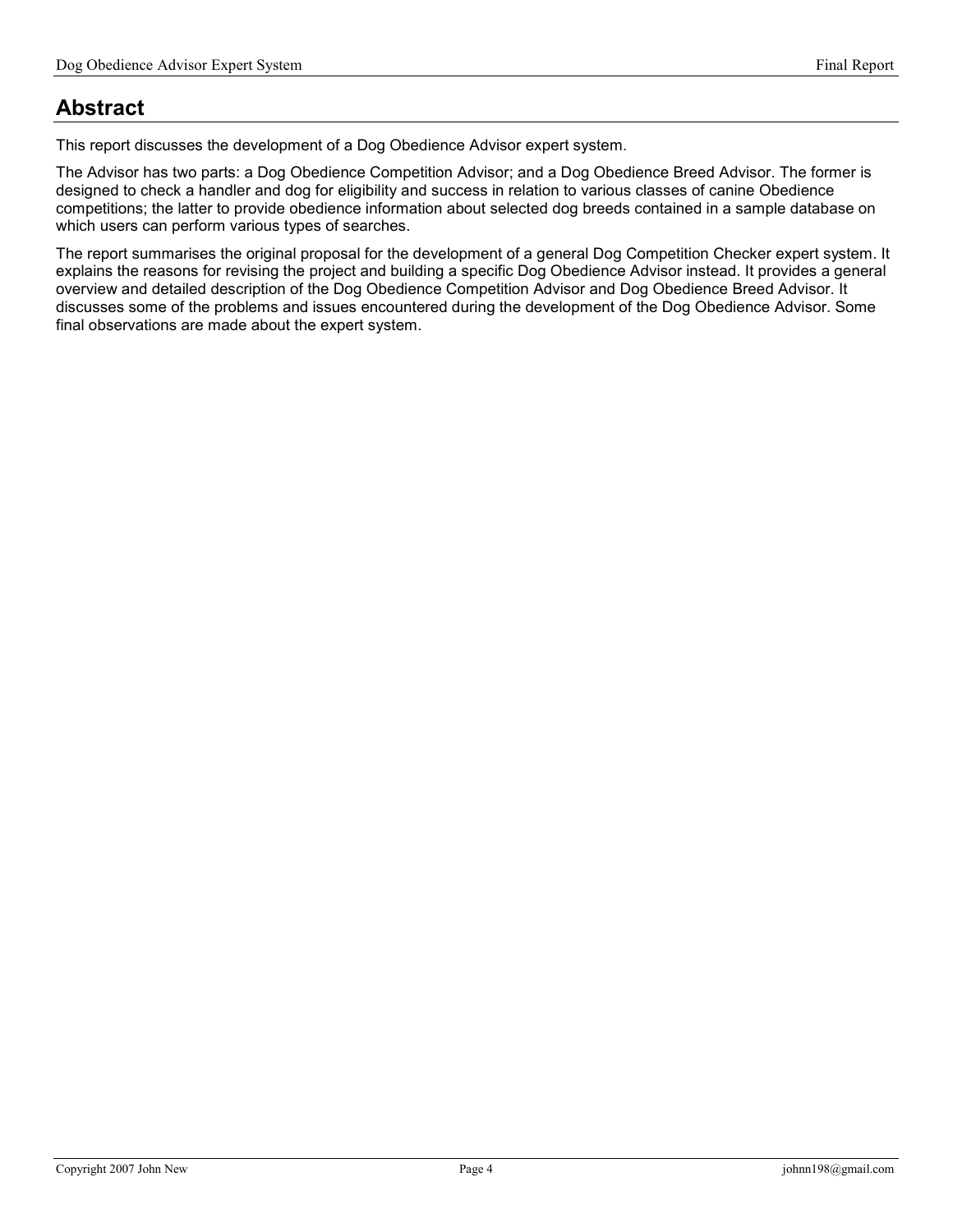# Introduction

This section summarises the original project proposal to build a general Dog Competition Checker expert system and explains the reasons for revising the proposal and building a specific Dog Obedience Advisor instead.

# Summary of the Original Project Proposal

The original proposal for this project was to build a Dog Competition Checker expert system.

The intention was that this expert system would check a handler and dog for eligibility and success in relation to various types of canine competitions held under the auspices of the Royal NSW Canine Council, Australia [21], and endorsed by the Australian National Kennel Council [2], the peak administrative body for canine affairs in Australia. It was thought that an expert system would conceivably be very useful for this knowledge domain because of the variety of canine competitions and the many rules that handlers and dogs must follow to succeed in a competition.

Canine competitions include such as Agility, Earthdog, Endurance, Flyagility, Flyball, Herding, Jumping, Lure Coursing, Obedience, Showing, and Tracking. Many of these competitions have different levels (or classes). Each class, ranging from novice to expert, has multiple tasks. Judging is tough with points swiftly deducted for the slightest fault. Disqualification is not unusual.

The expert system was to provide a quick and easy way for a handler to check: first, whether a dog was eligible to compete in a certain type and class of competition; and, second, whether a dog had successfully completed the series of tasks required and was, therefore, eligible for an award or title endorsed by the Australian National Kennel Council. The expert system was to provide some tips for improving performance at competition and avoiding breaches of the rules.

The intention was that the expert system would include rules for checking Obedience competitions. This is partly because canine obedience is a prerequisite for success at any other type of canine competition, and partly because the rules for Obedience are fairly complex. It was also intended that the expert system would include rules for other types of canine competitions, if it was possible to include them in the time available.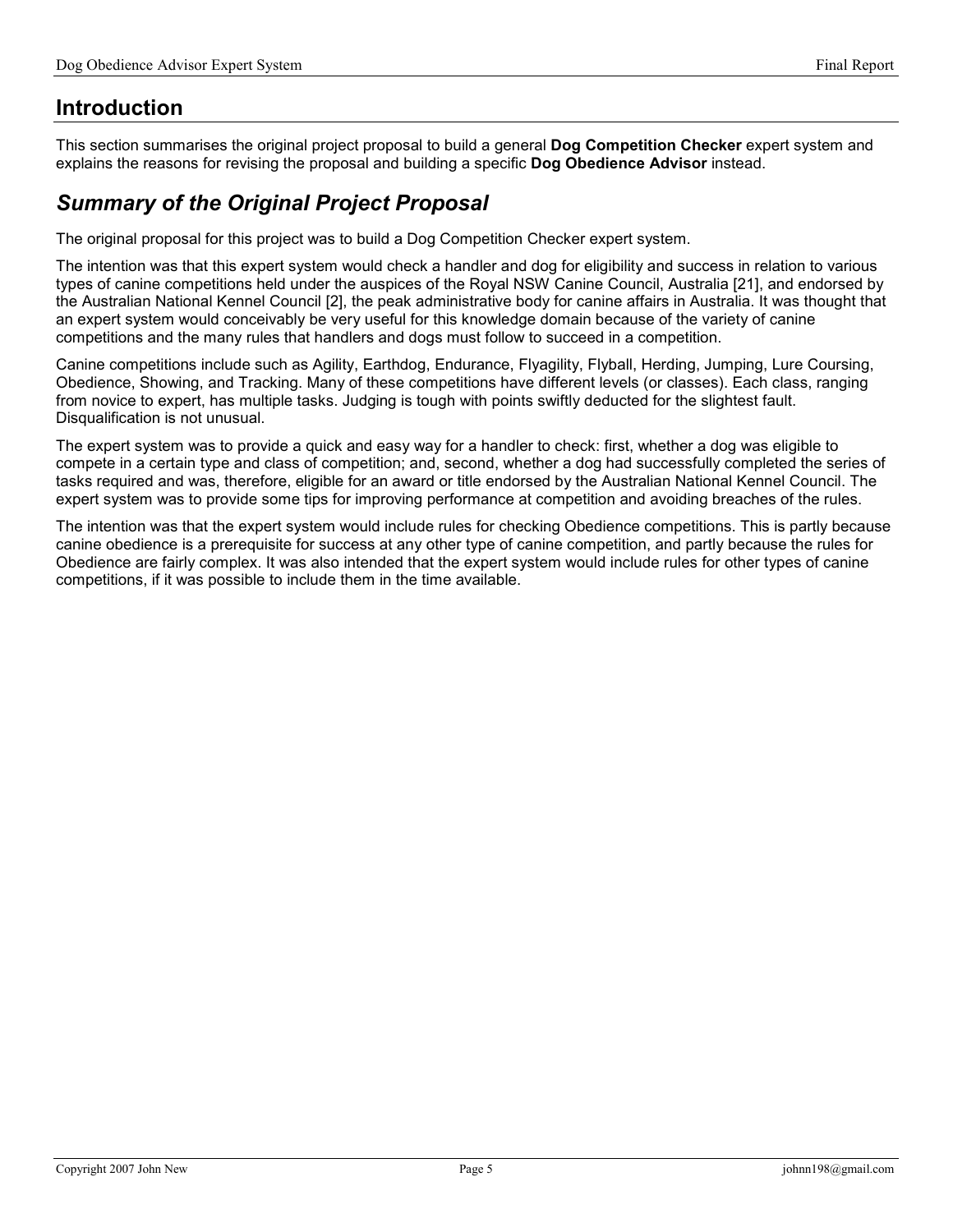# Revisions to the Original Project Proposal

After starting work on the expert system, and after building the rules to check Obedience competitions, it became clear that it would be advantageous to revise the original proposal. After confirmation [11], work continued on a revised project that:

- Narrowed the focus of the domain from canine competitions in general to Obedience competitions in particular
- Broadened the treatment of Obedience by providing Obedience information about various dog breeds

There were three main reasons for revising the proposal [13].

First, the majority of rules used to check various classes of Obedience competitions are IF ... THEN rules and the expert system would use the same rule structure to check other types of competitions. Although the expert system uses some complex checking to work out the final result (Passed or Failed) for each class, it did not seem sensible to add other types of canine competitions that used the same relatively simple and predictable rule structure.

Second, there are numerous types of canine competitions in addition to Obedience. As work progressed, it became apparent that it would be impossible to add all other types of canine competitions in the time available to finish the system. Therefore, it would become necessary to pick and choose. But which types of canine competition should be chosen? Every type is popular. Those that are, perhaps, not quite as popular (for example, Endurance, which is extremely demanding for both handler and dog) nevertheless have very enthusiastic supporters. After discussing the problem with some Instructors at this student's local Dog Training Club, which trains for a number of different types of competitions, the decision was taken to concentrate only on Obedience.

Third, it was thought that the usefulness of the expert system could be enhanced by providing Obedience information about various dog breeds in a database and adding facilities to search for this information. Adding these facilities to the expert system would change the focus from a general Dog Competition Checker to a specific Dog Obedience Advisor.

Therefore, development on the Dog Competition Checker was discontinued. Development continued to create a Dog Obedience Advisor Expert System, which is the subject of discussion throughout the rest of this report.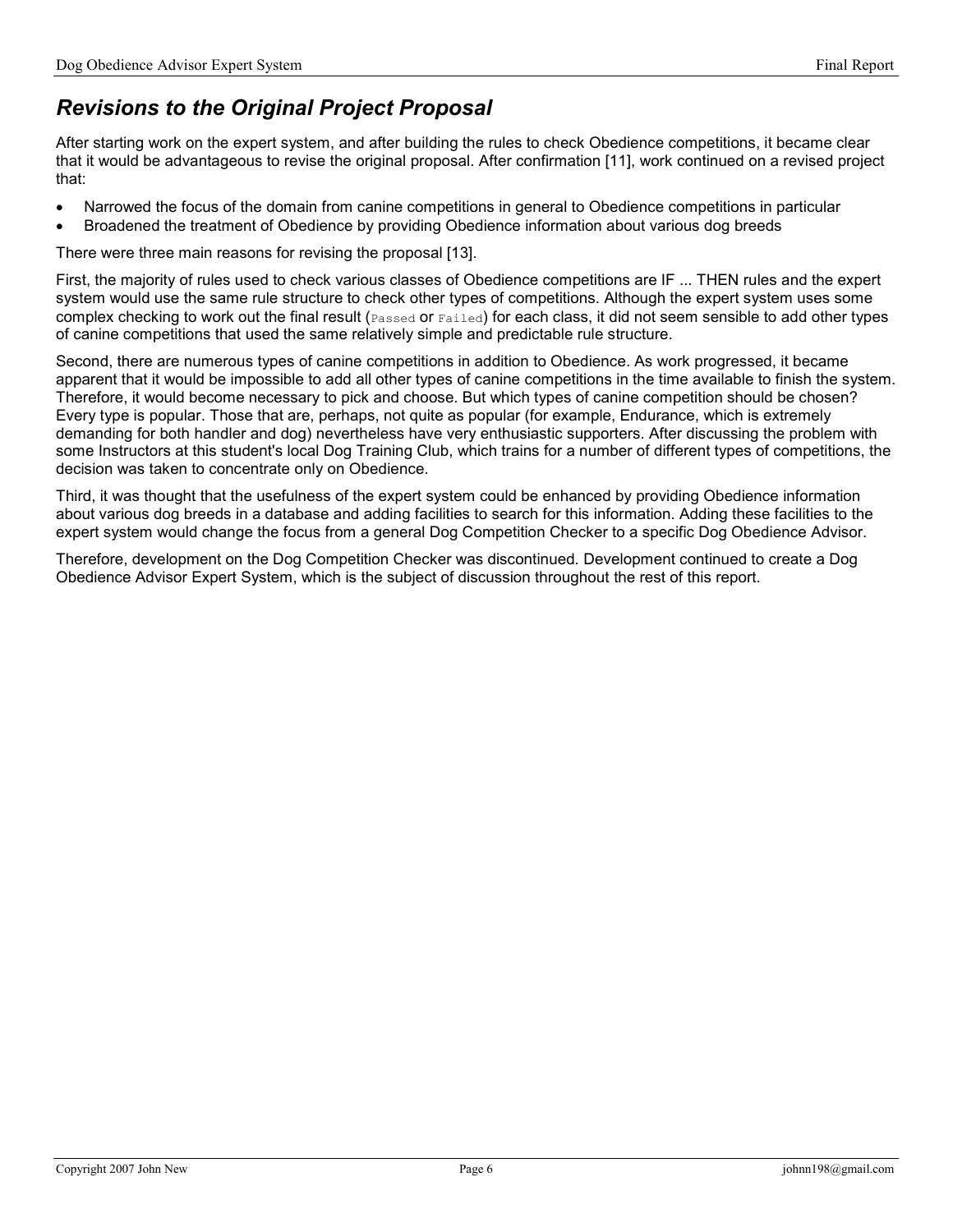# General Overview of the Dog Obedience Advisor Expert System

The final Dog Obedience Advisor Expert System has two parts: the Dog Obedience Competition Advisor; and the Dog Obedience Breed Advisor.

# Dog Obedience Competition Advisor

The Dog Obedience Competition Advisor performs the original function of checking a handler and dog for eligibility and success at Obedience competitions.

It includes two types of Advisors.

- The Pre-Competition Advisor. This makes two checks to determine whether a handler and dog can compete in obedience competitions run by the Royal NSW Canine Council. First, that a handler is a member of the Royal NSW Canine Council. Second, that the handler's dog is at least 6 months old. If either check fails, the handler and dog are ineligible to compete.
- Competition Class Advisors. There is one Competition Class Advisor for each class of obedience competition Encouragement Class, Novice Class, Open Class, Utility Class, and Obedience Champion. Each Competition Class Advisor checks whether the handler and dog have completed the series of tasks required for the class and is, therefore, eligible for an award or title endorsed by the Australian National Kennel Council.

The task description and tips used by the Advisors in the expert system are summaries and paraphrases from various sources that explain the rules for Obedience competitions [for example, 1, 16, 17].

# Dog Obedience Breed Advisor

The Dog Obedience Breed Advisor enables a user to obtain obedience and other information about various dogs breeds from a Sample Dog Breed Database.

The sample database includes information for 63 popular recognised purebreeds compiled from 2002/2003 registration statistics available from the Australian National Kennel Council [2]. It does not include crossbreeds.

The fourteen attributes for each breed in the sample database are loosely divided into five groups:

- 1 Name Attributes:
	- 1 Breed Group. There are seven canine purebreed groups recognised by the Australian National Kennel Council Gundog, Hound, Nonsporting, Terrier, Toy, Utility, Working.
	- 2 Breed Name. Examples are Afghan, Airedale Terrier, Akita, etc.
- 2 Obedience Attributes
	- 3 Obedience Group Rating. This is the ability of the breed's obedience group Unranked, Low, Fair, Average, High, Excellent, Superior.
	- 4 Obedience Group Number. This number corresponds to the breed obedience group rating 0 (Unranked), 6 (Low), 5 (Fair), 4 (Average), 3 (High), 2 (Excellent), 1 (Superior).
	- 5 Obedience Rank. This is the specific rank of the breed. The sample database does not include all ranked breeds. Some breeds have the same rank. Some breeds in the sample database are unranked. In the sample database, values range from 0 (Unranked) through 79.
- 3 Physical Attributes
	- 6 Size. The overall size of the breed Small, Medium, Large, Extra Large.
	- 7 Coat Length. The breed coat length Short, Medium, Long.
	- 8 Grooming Requirements. The amount of grooming required Low, Medium, High.
- 4 Personality Attributes
	- 9 Activity. The amount of exercise required Low, Medium, High.
	- 10 Temperament. How the breed interacts with others Placid, Frisky, Aggressive.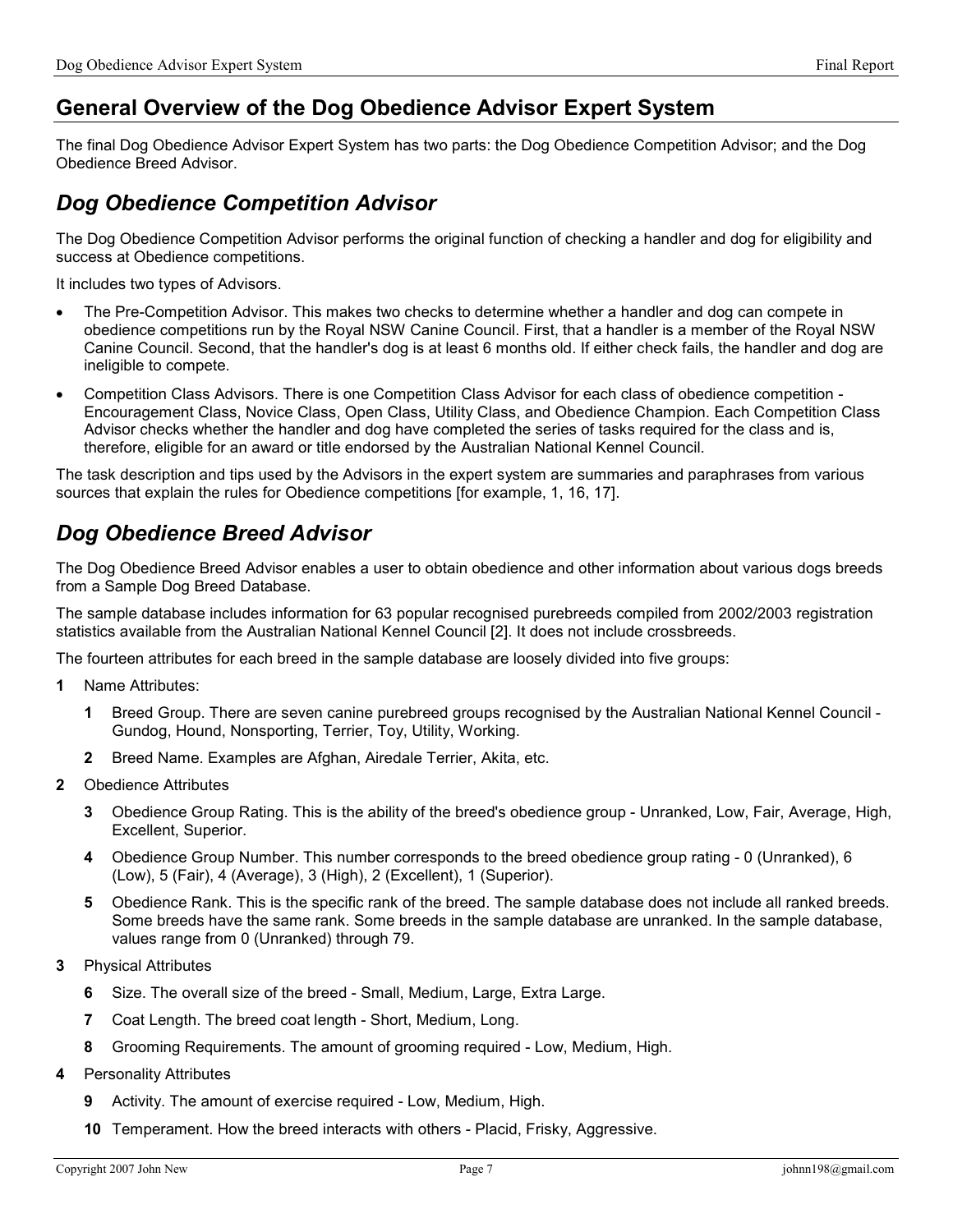11 Nature. The general disposition of the breed - Social, Independent.

- 5 Tolerance Attributes
	- 12 Tolerance For Young Children. Whether the breed tolerates young children Yes, No.
	- 13 Tolerance For Animals. Whether the breed tolerates other animals Yes, No.
	- 14 Tolerance For Strangers. Whether the breed tolerates strangers Yes, No.

The general information for each breed in the sample database was obtained from a variety of sources [for example, 2, 4, 21].

The obedience information for each breed in the sample database is based on research published by Coren [5] into the intelligence of dogs. Coren distinguishes between three types of intelligence:

- Adaptive Intelligence (learning and problem-solving ability). This is not included in the sample database. This is specific to the individual animal and is measured by canine IQ tests
- Instinctive Intelligence. This is not included in the sample database. This is specific to the individual animal and is measured by canine IQ tests.
- Working/Obedience Intelligence. This is the type of intelligence for which information is included in the sample database. This is breed dependent. Breeds are ranked and placed into obedience groups based on their performance.

Working/obedience intelligence is based on the breed's speed of understanding new commands and responsiveness to obey a new command when first given. This does not necessarily correlate to a specific dog's learning and problem solving ability or its intelligence. For example, a dog may be taught the new command of "Sit". Working/obedience intelligence measures how long it takes dogs of a certain breed to understand the meaning of "Sit" and how quickly the dogs respond to the command "Sit" when first given.

Note The intelligence classification proposed by Coren is not accepted by all dog experts. Nevertheless, the classification provides a useful obedience indicator that was thought to be acceptable for the sample database used by the Dog Obedience Breed Advisor.

The Dog Obedience Breed Advisor provides users with four options to obtain information from the sample database:

- Find a Breed. This option enables the user to type a breed name and display obedience and other information about the breed (if it exists in the sample database).
- Find Breed by Obedience Rank. This option enables the user to type a rank and display obedience and other information about the breed with that rank (if it exists in the sample database).
- Search by All Breed Attributes. This option enables the user to search the sample database for all breeds matching combinations of attributes. The user can search on all attributes (except breed name and obedience rank, which are covered by Find a Breed and Find Breed by Obedience Rank). For every attribute, the user can specify an exact value (small, medium, large, extra large, short, long, low, high, and so on) or specify that any value is acceptable.
- Display the Whole Database. This option enables the user to display the whole sample database. This option is provided primarily so that the user can conveniently find out the contents of the sample database.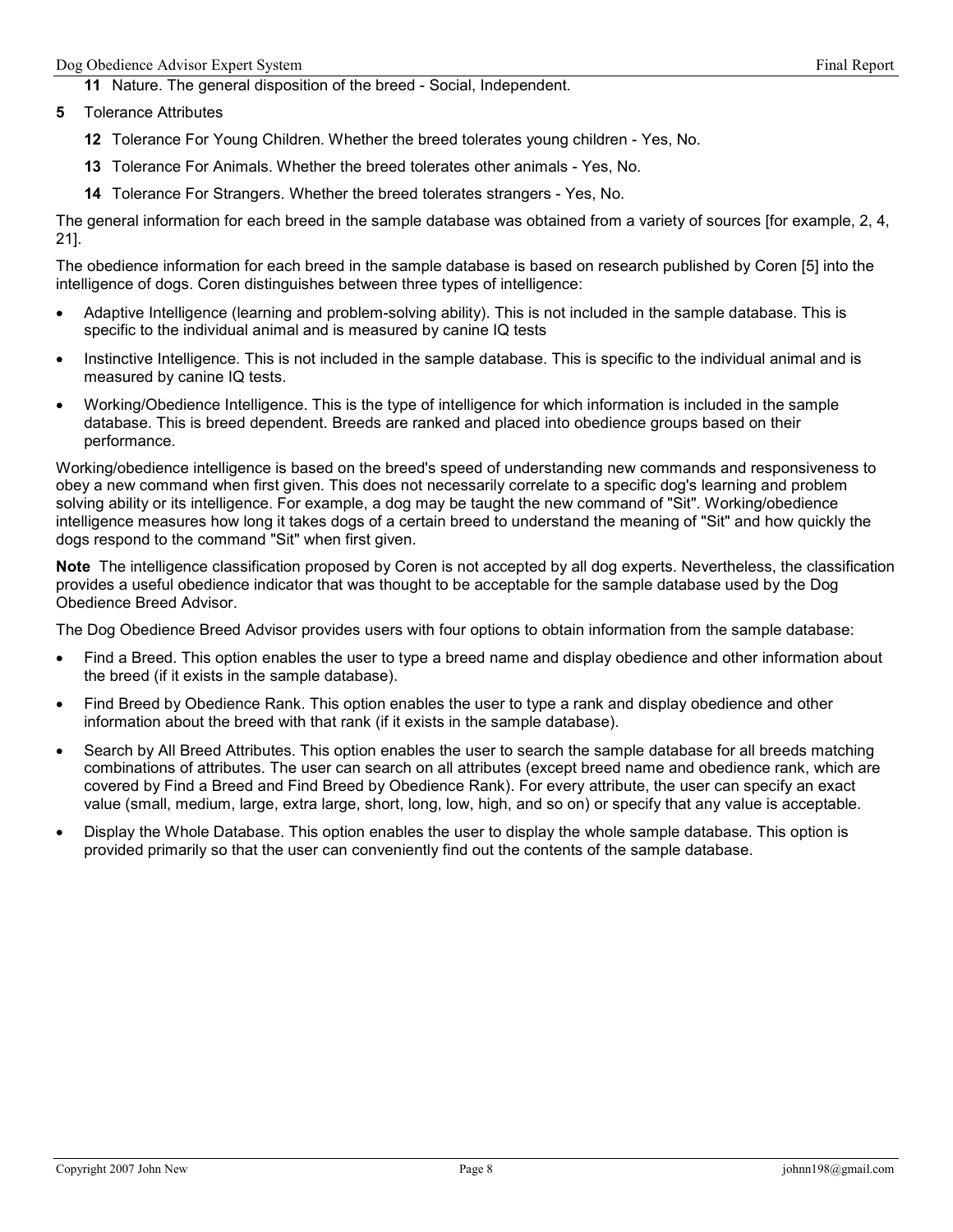# Detailed Analysis of the Dog Obedience Advisor Program

This section presents a detailed analysis of the Dog Obedience Advisor program. It describes the user interface and navigation methods, summarises how the program is structured, and systematically walks through the code.

# The User Interface and Navigation Methods

The user interface to the Dog Obedience Advisor is text-only, which means that users must type a response to commandline prompts. The interface does not support pointing devices, such as mice and trackballs. There are two types of command-line prompts.

First, prompts using menus. Menus provide the means to navigate within the Dog Obedience Advisor. Using menus, the user can move up and down a hierarchy (for example, to and from a certain Advisor) and exit from the Dog Obedience Advisor. Users select a menu option by typing a number.

For example, from the DOG OBEDIENCE ADVISOR MAIN MENU (shown below), a user has selected option 1 (underlined) for the Dog Obedience Competition Advisor.

======================================== DOG OBEDIENCE ADVISOR MAIN MENU ========================================

1. Dog Obedience Competition Advisor

- 2. Dog Obedience Breed Advisor
- 0. Exit

Please select an option (0-2): 1

Second, prompts using questions. Questions ask the user to provide information. Depending on the question, an answer might be y or yes or n or no, free-form text such as  $Bear$ e or  $Bear$ g a number such as 10, a word such as gundog or any, or a letter such as  $q$  or z, and so on. Example questions and (underlined) answers include:

Breed (for example, Beagle, Pug, Standard Poodle)? Beagle

Rank from 0 (unranked) to 79? 10

Are you a member (y/yes | n/no)? y

Breed Group - there are seven recognised canine purebreed groups in Australia (g/gundog | h/hound | n/nonsporting | t/terrier | y/toy | u/utility | w/working | z/any)? gundog

# Program Structure

The programming language used to write the program is the C Language Integrated Production System (CLIPS) v6.20. The program uses approximately 100 rules, four modules, a global variable, and various templates, functions, and facts. Facts are frequently asserted and retracted to control the flow of the program and to store information.

The program is split into four modules - MAIN, COMPETITION, BREED, and EXIT. Within the COMPETITION and BREED modules, the program makes extensive use of control facts to activate rules. This is because a series of rules is often activated to present a series of questions that must be answered before the Dog Obedience Competition Advisor or Dog Obedience Breed Advisor can reach a conclusion.

The MAIN module:

- Initialises the program
- Displays an opening message
- Asks for the name of the user who is using the expert system
- Displays the DOG OBEDIENCE ADVISOR MAIN MENU
- Checks the response to the menu selection
- Either creates a control fact to activate the appropriate rule in another module or, if the response was incorrect, displays an error message and redisplays the DOG OBEDIENCE ADVISOR MAIN MENU

The COMPETITION module:

- Creates templates for four of the five competition classes of Obedience competitions (Encouragement Class, Novice Class, Open Class, and Utility Class - none is needed for Obedience Champion Class)
- Displays the Dog Obedience Competition Advisor Menu
- Checks the response to the menu selection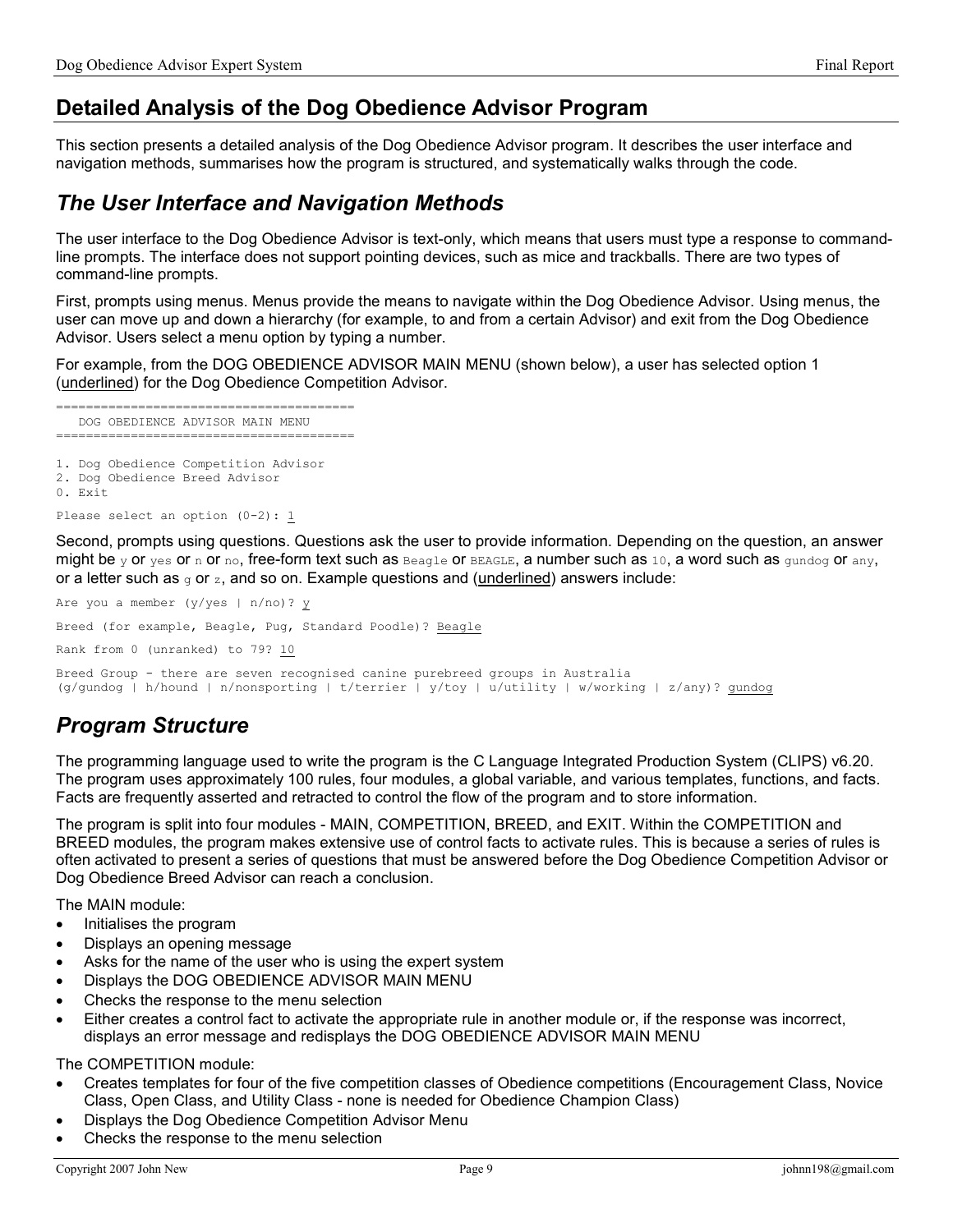- Either creates a control fact to activate the appropriate rule or, if the response was incorrect, displays an error message and redisplays the Dog Obedience Competition Advisor Menu
- Asks a series of questions (the questions differ for each competition class)
- For each question, checks the response
- For each question, either creates a fact with the answer or, if the response was incorrect, redisplays the question
- After completing the series of questions, displays a conclusion indicating a successful or unsuccessful final result
- Redisplays the Dog Obedience Competition Advisor Menu

The BREED module:

- Creates a template for a dog breed record, which corresponds to the structure of each record in the Sample Dog Breed Database (which is contained in a separate text file)
- Displays the Dog Obedience Breed Advisor Menu
- Checks the response to the menu selection
- Either creates a control fact to activate the appropriate rule or, if the response was incorrect, displays an error message and redisplays the Dog Obedience Breed Advisor Menu
- Loads the sample database
- Asks one or more questions about a dog breed
- Depending on the user's answers, finds, searches for, and/or displays matching records from the sample database, or displays that no match was found
- Unloads the sample database
- Redisplays the Dog Obedience Breed Advisor Menu

The EXIT module:

Exits from the expert system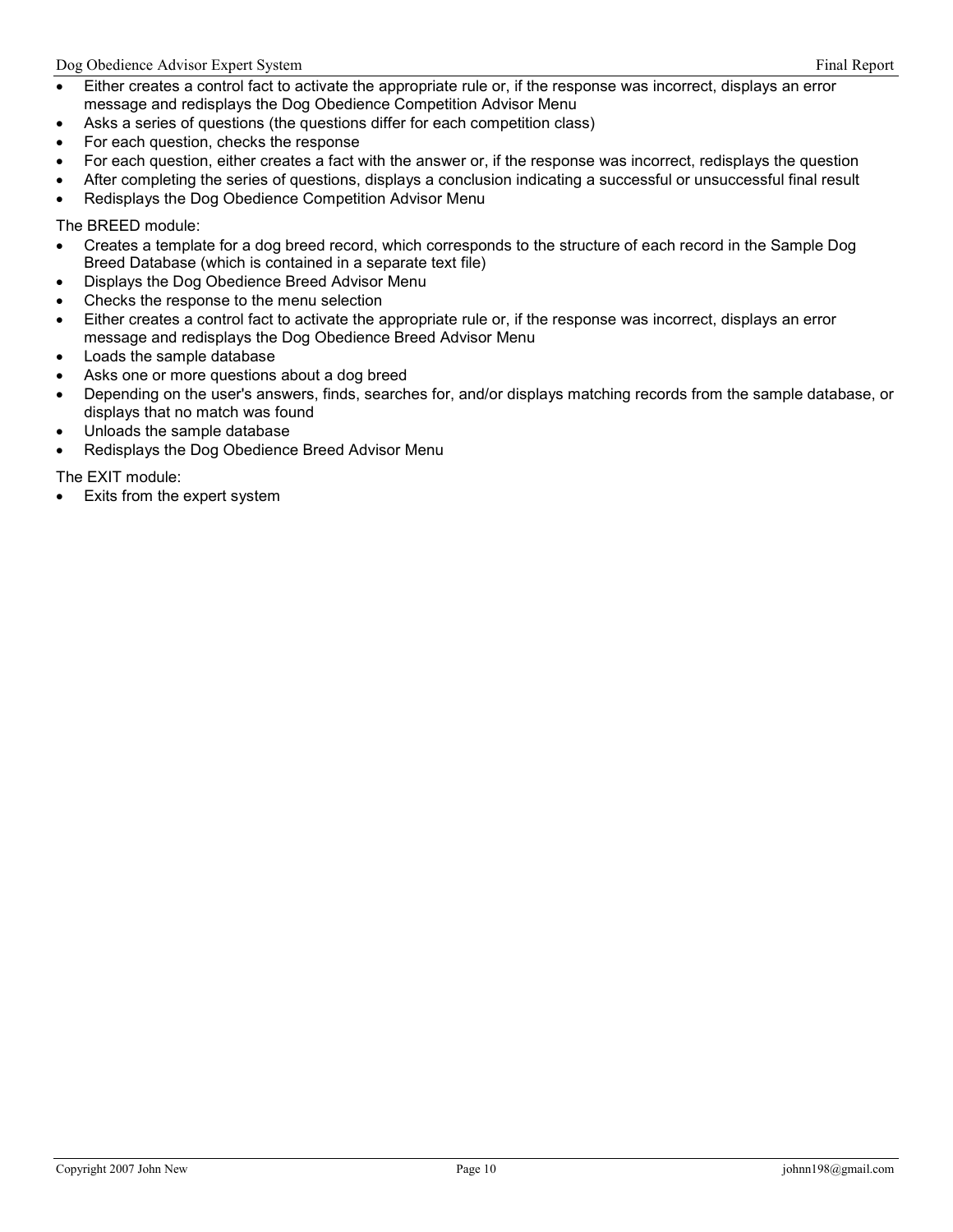# MAIN Module

The MAIN module controls program flow to other modules.

## Program Initialisation

The program is initialised and started from the MAIN module. The  $\sin t$  rule (shown below) is the first rule activated, using the existence of the initial-fact. The init rule simply activates the ready rule.

```
(defrule MAIN::init 
  ?f <- (initial-fact) 
\Rightarrow (retract ?f) 
  (assert (phase ready)) 
\lambda
```
# Opening User Interface

The  $_{\text{ready}}$  rule (shown below) displays the opening user interface. First, it displays an opening message. Second, it asks for the name of the person who is using the Dog Obedience Advisor and stores the name in a global variable (or Anonymous if the user does not enter a name). Finally, it activates the main-menu rule.

```
(defrule MAIN::ready 
  ?f <- (phase ready) 
\Rightarrow(retract ?f) 
  (printout t crlf 
   "DOG OBEDIENCE ADVISOR" crlf 
   "========================================" crlf 
   "This expert system is a Dog Obedience Advisor, offering obedience" crlf 
   "advice mainly for residents of New South Wales, Australia. It has:" crlf 
   "two functions:" crlf 
... 
   "Before we start, please type your name (press RETURN for Anonymous): ") 
  (bind ?*handler* (readline)) 
  (if (eq (str-length ?*handler*) 0) 
  then (bind ?*handler* "Anonymous") 
  );if 
  (printout t crlf "Welcome " ?*handler* " to the DOG OBEDIENCE ADVISOR." crlf) 
  (assert (phase main-menu)) 
)
```
# DOG OBEDIENCE ADVISOR MAIN MENU

The main-menu rule (see the code segment below) displays the DOG OBEDIENCE ADVISOR MAIN MENU, which asks the user to select an option:

```
... 
  (printout t crlf 
   "========================================" crlf 
    DOG OBEDIENCE ADVISOR MAIN MENU" crlf
   "========================================" crlf 
   crlf 
   "1. Dog Obedience Competition Advisor" crlf 
   "2. Dog Obedience Breed Advisor" crlf 
   "0. Exit" crlf 
   crlf 
   "Please select an option (" ?min "-" ?max "): " 
  );printout 
  (bind ?option (readline)) (bind ?option (readline)) 
  (if (check-menu ?min ?max ?option) 
   then (and (printout t crlf "Invalid option " ?option crlf) 
              (assert (phase main-menu))) 
   else (and (bind ?option (convert-main-menu (string-to-field ?option))) 
             (assert (phase ?option)))) 
) 
...
```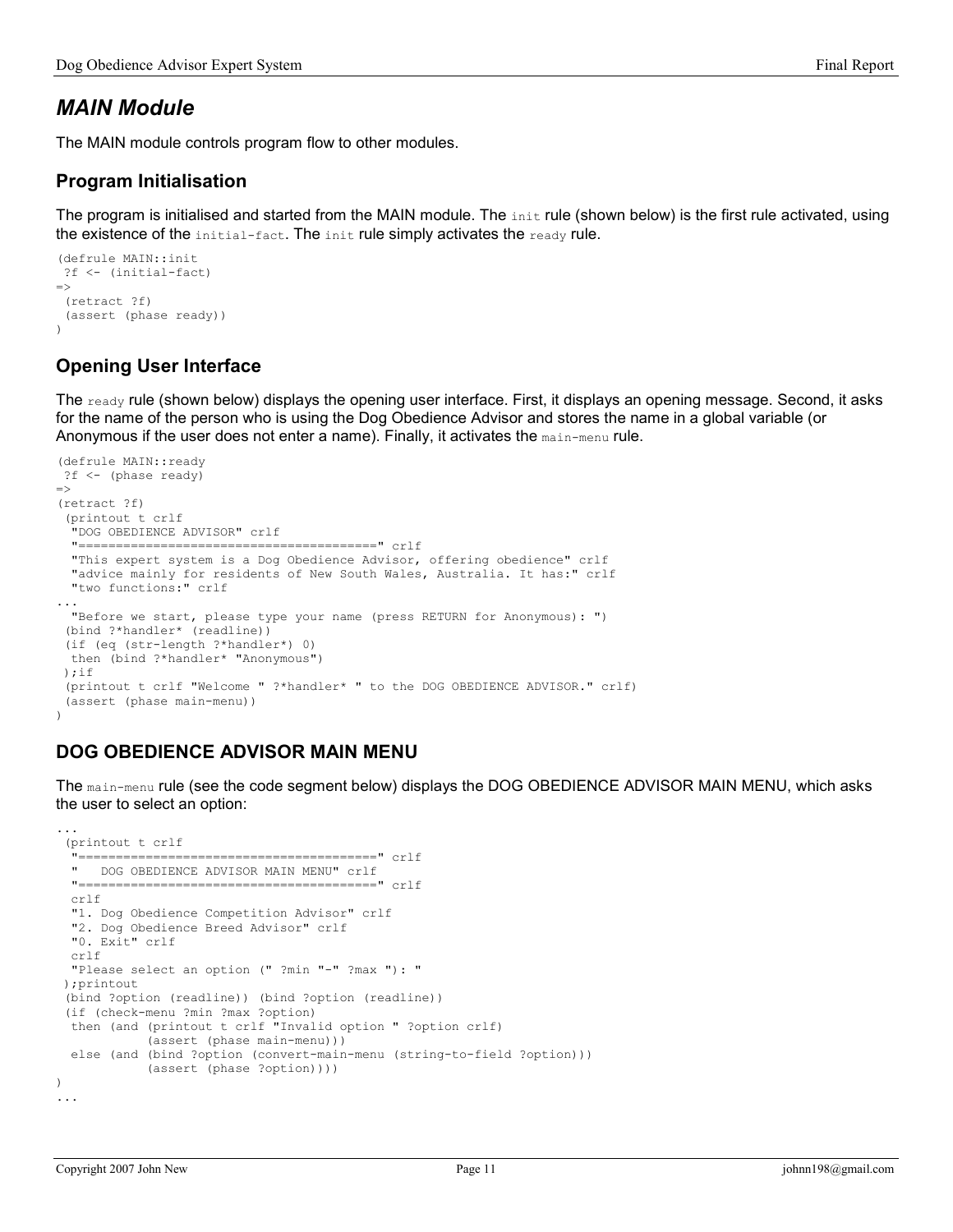## Error Checking and Switching

The check-menu function (shown below) used by the main-menu rule performs three checks to validate the main menu selection. First, that a value exists. Second, that the value is an integer. Finally, that the value is within the minimum and maximum range of valid integers (for the MAIN MENU this is from 0 through 2).

```
(deffunction MAIN::check-menu (?min ?max ?option) 
 (if (or (eq (str-length ?option) 0) 
          (not (integerp (string-to-field ?option)))
          (< (string-to-field ?option) ?min) 
          (> (string-to-field ?option) ?max)) 
      then TRUE 
      else FALSE))
```
If the main menu selection is invalid, an error message is displayed, which shows the error, and the main menu is redisplayed.

If the main menu selection is valid, the convert-main-menu function (shown below) uses a switch construct to convert the integer to a string that determines the module - COMPETITION, BREED, or EXIT - to which control is passed.

```
(deffunction MAIN::convert-main-menu (?option) 
  (switch ?option 
   (case 1 then (bind ?return-value competition)) 
   (case 2 then (bind ?return-value breed)) 
   (case 0 then (bind ?return-value exit))) 
  (return ?return-value))
```
Note The check-menu function and similar convert functions are used by other modules.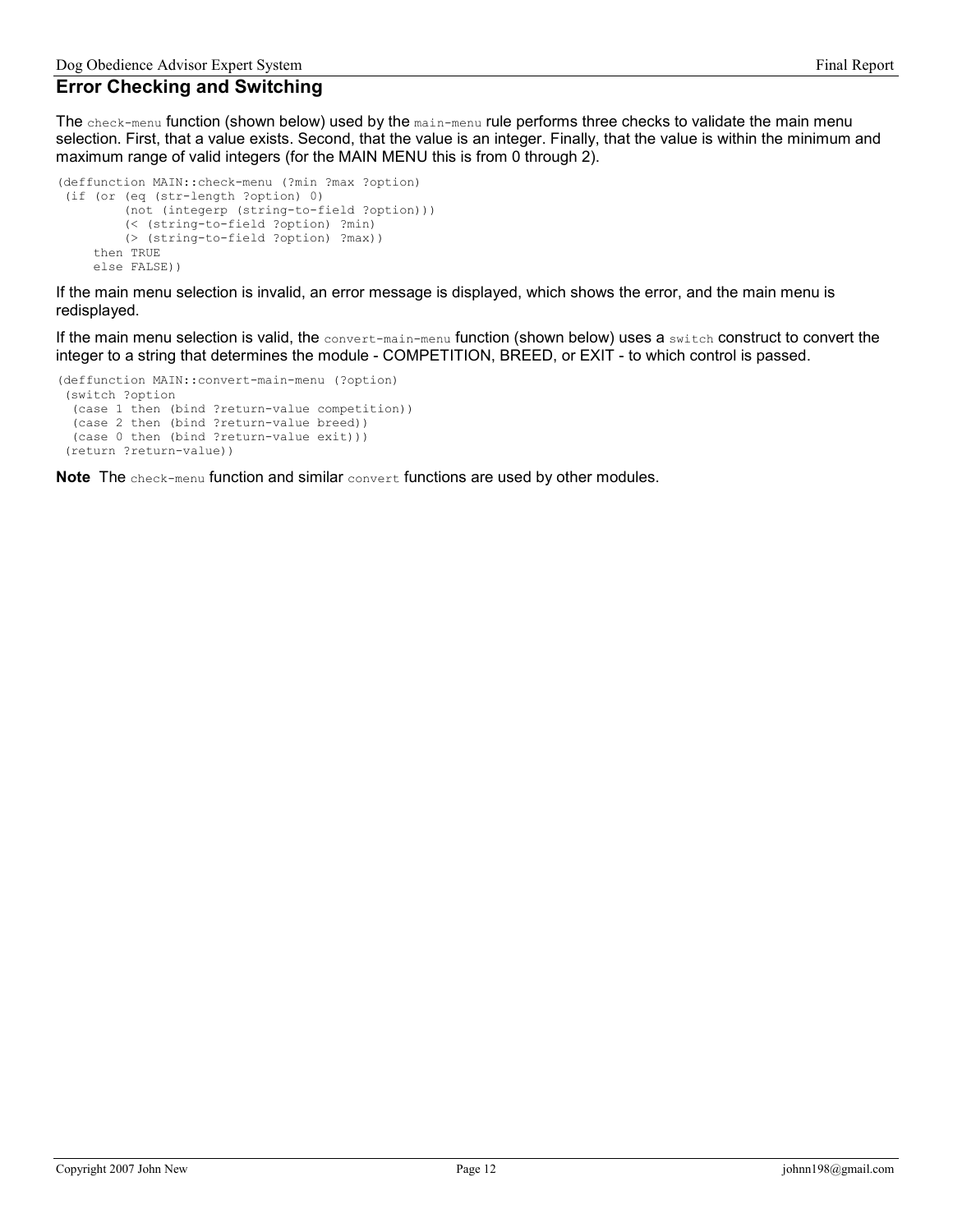# COMPETITION Module

The COMPETITION module handles all enquiries about obedience competitions.

## Templates for Competition Classes

The COMPETITION module first creates templates for the various competition classes. The following template is used for Encouragement Class (templates for other competition classes are similar). Each slot in a template represents a required competition task. All templates use the allowed-values and default constructs to control acceptable values.

```
(deftemplate COMPETITION::encouragement-class 
 (slot heel-on-lead (allowed-values Passed Failed) (default Passed)) 
 (slot stand-for-examination (allowed-values Passed Failed) (default Passed)) 
  (slot stand-stay (allowed-values Passed Failed) (default Passed)) 
 (slot sit-stay (allowed-values Passed Failed) (default Passed)) 
 (slot down-stay (allowed-values Passed Failed) (default Passed)) 
 (slot total-points (allowed-values Passed Failed) (default Passed)) 
 (slot result (allowed-values Passed Failed) (default Passed)) 
)
```
## Dog Obedience Competition Advisor Menu

The Dog Obedience Competition Advisor Menu (see the code segment below) enables the user to select the Pre-Competition Advisor or a Competition Class Advisor:

```
... 
  (printout t crlf 
   "----------------------------------------" crlf 
  "1. Dog Obedience Competition Advisor Menu" crlf 
  "----------------------------------------" crlf 
  "The Dog Obedience Competition Advisor enables you to obtain" crlf 
  "advice about obedience competitions and titles endorsed by the" crlf 
  "Royal New South Wales Canine Council, Australia." crlf 
  crlf 
  "1. Pre-Competition Advisor" crlf 
  "2. Encouragement Class Advisor" crlf 
  "3. Novice Class (CD) Advisor" crlf 
  "4. Open Class (CDX) Advisor" crlf 
  "5. Utility Class (UD) Advisor" crlf 
  "6. Obedience Champion (OC) Advisor" crlf 
  "0. Return to the MAIN MENU" crlf 
  crlf 
  "Please select an option (" ?min "-" ?max "): ") 
  (bind ?option (readline)) 
...
```
## General Advisor Features

Each Advisor works in the same way. It asks a series of questions to which the user must answer either  $y_{es}$  or no. Two functions (see below) taken from Giarratano and Riley [10] check the answer. If the answer is incorrect or invalid, the question is repeated.

```
(deffunction MAIN::ask-question (?question $?allowed-values) 
    (printout t ?question) 
    (bind ?answer (read)) 
    (if (lexemep ?answer) 
        then (bind ?answer (lowcase ?answer))) 
    (while (not (member ?answer ?allowed-values)) do
       (printout t ?question) 
       (bind ?answer (read)) 
       (if (lexemep ?answer) 
           then (bind ?answer (lowcase ?answer)))) 
    ?answer) 
(deffunction MAIN::yes-or-no-p (?question) 
    (bind ?response (ask-question ?question yes no y n)) 
    (if (or (eq ?response yes) (eq ?response y)) 
        then TRUE 
        else FALSE))
```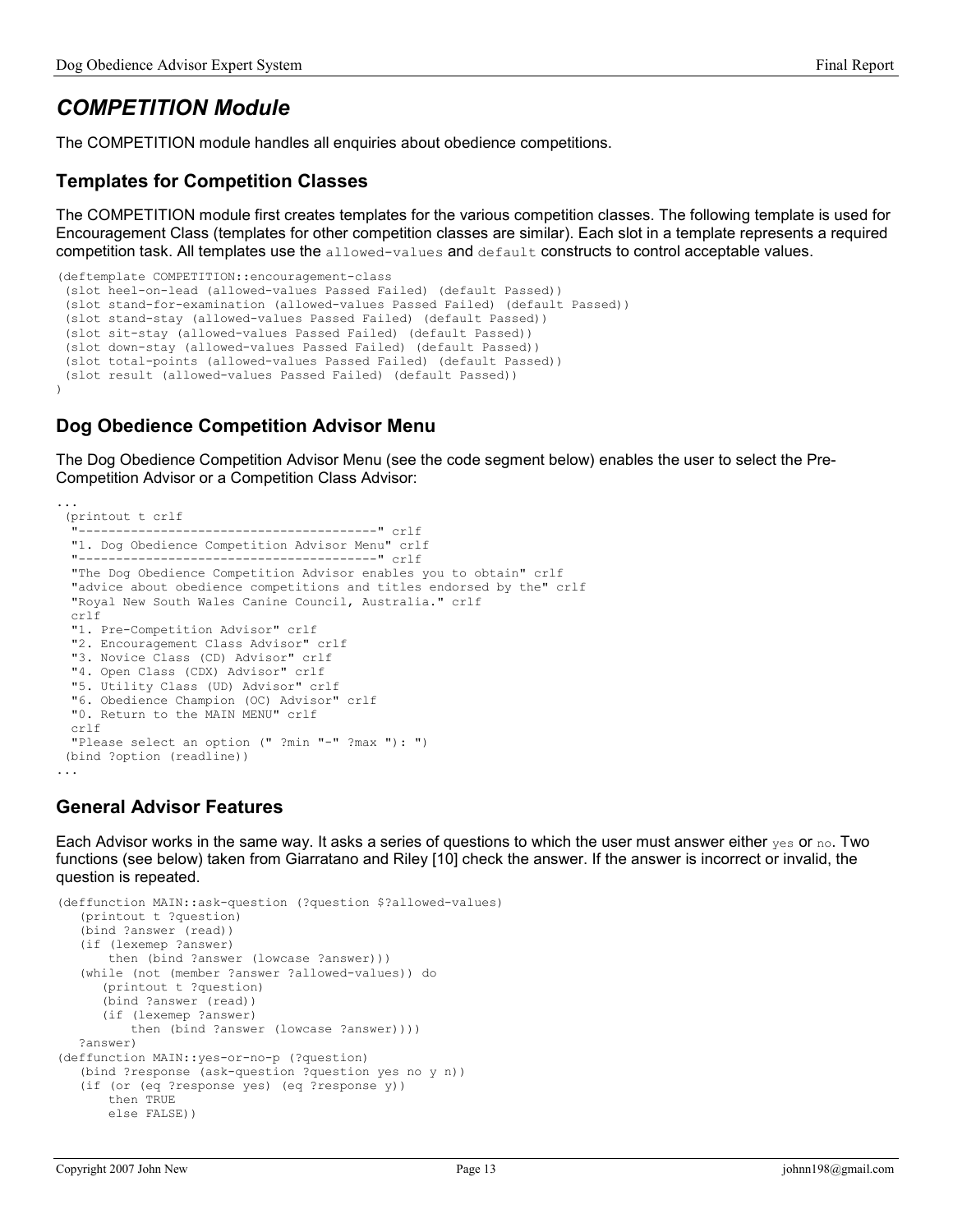### Pre-Competition Advisor

...

The Pre-Competition Advisor makes two checks. First, that a handler is a member of the Royal NSW Canine Council. Second, that the handler's dog is at least 6 months old. As the following code segments show, if the answer to either question is no, the Advisor concludes that it is not possible for the handler and dog to compete.

```
 (printout t crlf 
  "--- Check Handler's Membership ---" crlf 
  "The handler must be a member of the Royal NSW Canine Council to" crlf 
  "participate in obedience competitions run the Council and for" crlf 
  "their dog to be eligible for awards and titles from the Council." crlf 
  crlf 
 );printout 
  (if (yes-or-no-p "Are you a member (y/yes | n/no)? ") 
  then (printout t crlf 
       " --- Result ---" crlf
            Congratulations " ?*handler* ". You are eligible to compete." crlf
       );printout 
  else (printout t crlf 
            --- Result ---" crlf
             Sorry " ?*handler* ". You must join the Royal NSW Canine Council before" crlf
        " you can compete in any obedience competition run by the Council." crlf 
            You can download a membership form from http://www.rnswcc.org.au/." crlf
        );printout 
 ) 
... 
 (printout t crlf 
   "--- Check Dog's Minimum Age ---" crlf 
  "The dog must be at least 6 months old to compete in obedience competitions." crlf 
  crlf 
 );printout 
 (if (yes-or-no-p "Is the dog at least 6 months old (y/yes | n/no)? ") 
  then (printout t crlf 
        " --- Result ---" crlf 
            Congratulations " ?*handler* ". The dog is old enough to compete." crlf
       );printout 
  else (printout t crlf 
             --- Result ---" crlf
            The dog is too young to compete in obedience competitions." crlf
             A dog less than 6 months is unlikely to have the physical or mental" crlf
             ability to complete the required exercises. Also, the dog must be" crlf
             fully vaccinated before competing, and final vaccinations cannot be" crlf
            administered until the dog is at least 6 months old." crlf
        );printout 
 );if 
...
```
## Competition Class Advisors

All Competition Class Advisors first check whether the dog already has an award or title in that class. If so, the dog is not eligible to compete in that class again. The following code segment is for Encouragement Class:

```
 (printout t crlf 
   "--- Check Awards and Titles ---" crlf 
  "The dog cannot compete in Encouragement Class if it already" crlf 
  "has an Encouragement Class award or a Novice, Open, Utility," crlf 
  "or Champion title." crlf 
  crlf 
 );printout 
 (if (yes-or-no-p "Does the dog already have one of these awards or titles (y/yes | n/no)? ") 
  then (and (printout t crlf 
                --- Result ---" crlf
                The dog cannot compete in Encouragement Class." crlf
                The dog can and should enter the appropriate competition." crlf
             );printout 
             (assert (phase competition-finished)) 
       );and 
  else (assert (phase competition-encouragement-begin-to-check-tasks)) 
); if...
```
...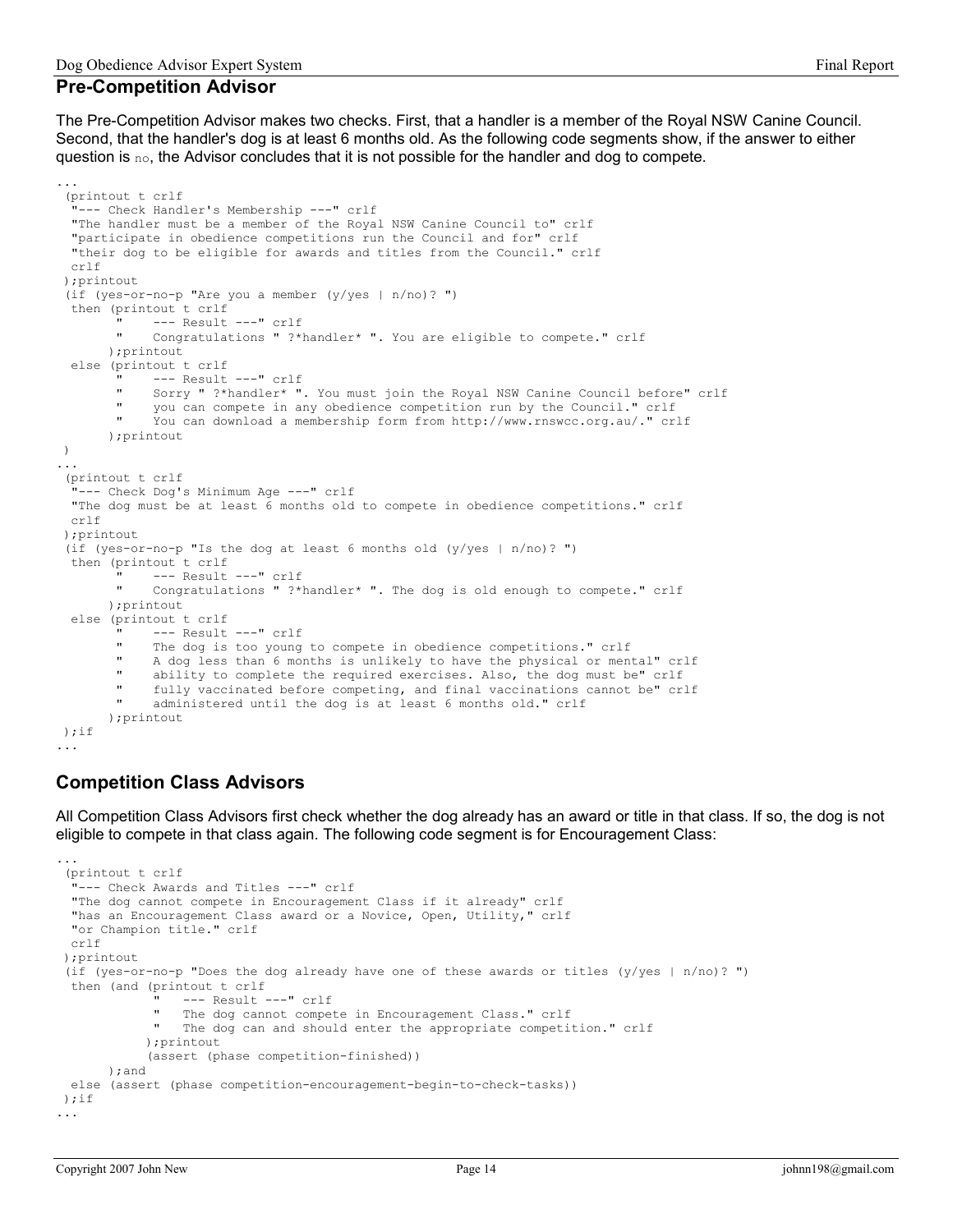...

All Competition Class Advisors then ask a series of questions to which the user must answer either  $y_{es}$  or  $\text{no.}$  Each question checks whether the handler and dog has passed a required task for that class.

One such Encouragement Class task, for example, is Heel on Lead (see the code segment below). The Competition Class Advisor briefly describes the task and asks the handler whether the dog has passed. If the answer is  $y_{es}$ , the Competition Class Advisor records that the dog has passed the task. If the answer is  $\alpha_0$ , it records that the dog has failed and the Advisor displays some tips.

```
 (printout t crlf 
   "--- Heel on Lead ---" crlf 
  "The dog must walk briskly next to the handler on a loose lead in different" crlf 
  "directions and at various speeds. Includes down, stand, and figure eight." crlf 
  "When the judge commands Halt, the dog sits automatically." crlf 
  crlf 
 );printout 
 (if (yes-or-no-p "Can the dog Heel on Lead (15/30 points) (y/yes | n/no \rangle? ")
  then ;default is (heel-on-lead Passed) 
  else (and (printout t crlf 
              " --- Tips ---" crlf 
                  The dog must heel steadily next to the handler's left foot." crlf
              " The dog must promptly obey each command." crlf 
              " The dog must not anticipate any command." crlf 
                  The handler must not adapt his/her speed to the dog's speed." crlf
                  The handler must not continually tug the dog with the lead." crlf
                  The handler must hold the lead in the correct hand." crlf
             );printout 
             (modify ?t (heel-on-lead Failed) (result Failed)) 
        );and 
 );if 
...
```
The default for every task fact and  $_{\text{result}}$  fact is  $_{\text{Passel}}$  (this is defined in the template for each class). Therefore, passing a task requires no change to the information about the task. For example, the default for the heel-on-lead task fact is Passed. Therefore, passing the Heel on Lead task requires no change to the heel-on-lead task fact.

Failing is task is recorded in two ways. First, the fact for the task is modified to register the failure, for example, the heel- $\sigma$ <sub>0n-lead</sub> task fact is modified to  $\sigma$  Failed. Second, the result fact is modified to Failed.

The result fact is a flag. It is used by the Competition Class Advisor after it has asked all questions to determine the final result. This is because of the basic rule used to determine the final result for each class:

If the handler and dog pass all tasks, then the handler and dog pass the competition class.

In other words:

...

If the handler and dog fail any task, then the handler and dog fail the competition class.

After completing the questions, the Competition Class Advisor displays a summary of the results for each task in the class and the final result (see the code segment below):

```
 (printout t crlf 
  -<br>"--- Summary ---" crlf
  "You have provided the following Encouragement Class information:" crlf 
  "Heel on Lead ........ " ?heel-on-lead crlf 
   "Stand for Examination " ?stand-for-examination crlf 
  "Stand Stay .......... " ?stand-stay crlf 
  "Sit Stay ............ " ?sit-stay crlf 
  "Down Stay ........... " ?down-stay crlf 
  "Total Points ........ " ?total-points crlf 
  crlf 
  "--- FINAL RESULT --- " ?result crlf 
 );printout 
...
```
The program uses the value of the  $_{\text{result}}$  fact to display a final message for the user of the Competition Class Advisor as the following code segment for Encouragement Class shows:

```
... 
 (if (eq ?result Passed) 
  then (assert (phase competition-encouragement-succeeded)) 
  else (assert (phase competition-encouragement-failed)) 
); i f
```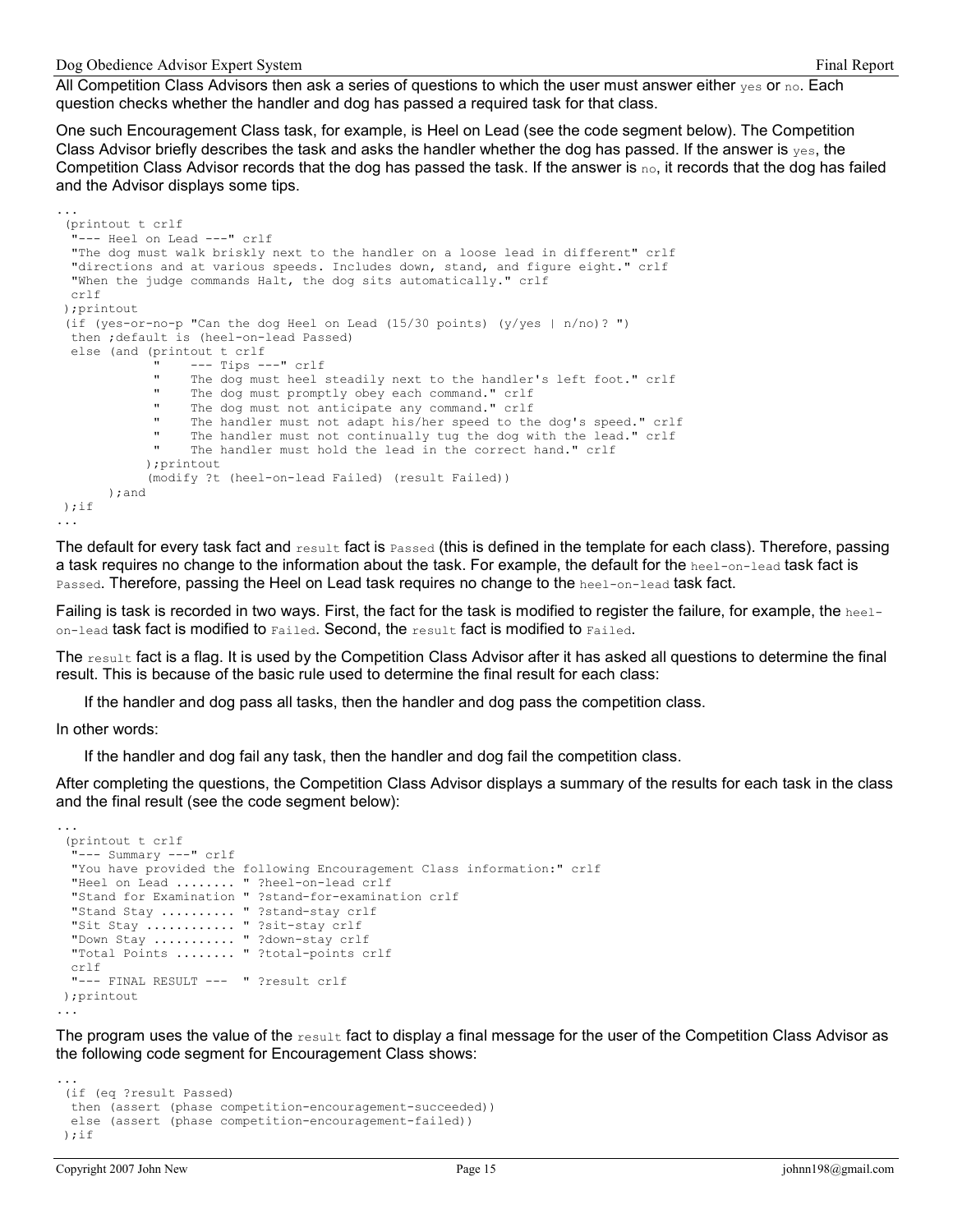...

For example, the final Passed message for Encouragement Class is:

```
... 
 (printout t crlf 
   "--- Conclusion ---" crlf 
  "Congratulations " ?*handler* ". The dog is eligible for an Encouragement Class award." crlf 
  "Next level is Novice Class." crlf 
 );printout 
...
```
The final Failed message for Encouragement Class is:

```
... 
 (printout t crlf 
  "--- Conclusion ---" crlf 
  "Sorry " ?*handler* ". The dog is not eligible for an Encouragement Class award." crlf 
  "The dog must pass every task AND receive a total score of 115/130 points in a" crlf 
  "single competition. Practise the tasks that the dog failed and please keep trying." crlf 
 );printout 
...
```
### Redisplaying the Dog Obedience Competition Advisor Main Menu

Finally, the user is asked to press the RETURN key to redisplay the Dog Obedience Competition Advisor Main Menu (see the code segment below) from which the user can then select another Advisor or return to the MAIN MENU:

```
(defrule COMPETITION::phase-competition-finished 
  ?f <- (phase competition-finished) 
\Rightarrow (retract ?f) 
  (printout t crlf "Press the RETURN key to continue ") 
  (bind ?option (readline)) 
  (assert (phase competition)) 
\lambda
```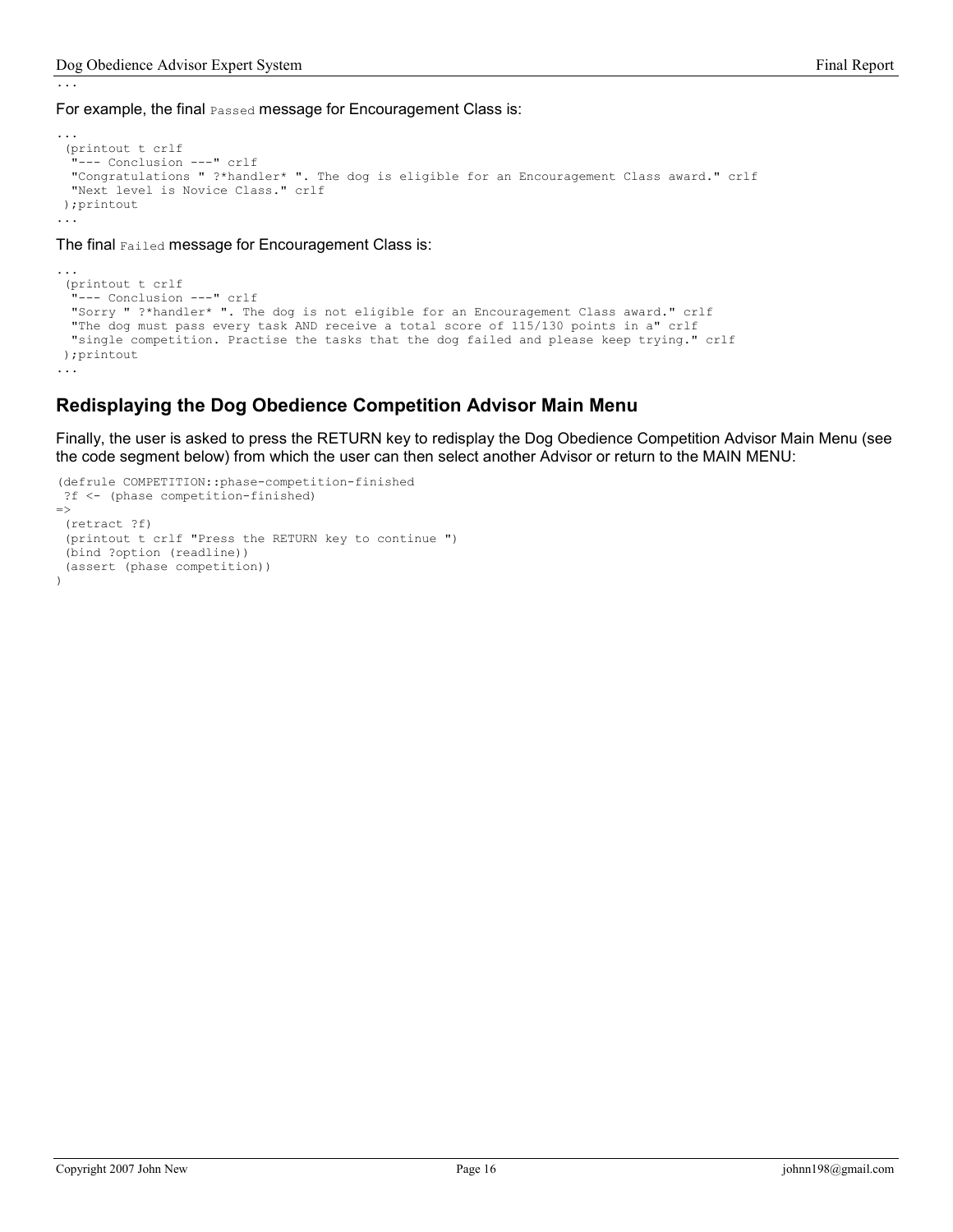# BREED Module

The BREED module handles all obedience and other enquiries about dog breeds in the sample database.

## Template for a Dog Breed Record

The BREED module first creates a template for a dog breed record (see below):

```
... 
(deftemplate BREED::dog 
  (slot group) (multislot breed) 
  (slot orat) (slot ogrp) (slot orank) 
  (slot size) (slot coat) (slot groom) 
  (slot activity) (slot temperament) (slot nature) 
  (slot kidok) (slot aniok) (slot strok) 
) 
...
```
The meaning of each slot or multislot in the  $\text{dog}$  template is:

(slot group)

Specifies the name of the group in which the breed falls. Sample database values are gundog, hound, nonsporting, terrier, toy, utility, working. At the appropriate prompt, a user can specify q, qundoq, h, hound, n, nonsporting, t, terrier, y, toy, u, utility, w, working, z, any.

(multislot breed)

Specifies the name of the dog breed. Sample database examples are **afghan**, airedale terrier, akita, etc.

Note The multislot construct is used for breed because the name of the dog breed may have more than one word, for example, airedale terrier. Later in the program, the explode  $\beta$  and implode  $\beta$  constructs are used when obtaining and displaying dog breed names.

### (slot orat)

Specifies the breed obedience group rating. Sample database values are unranked, low, fair, average, high, excellent, superior. At the appropriate prompt, a user can specify  $u$ , unranked, 1, low, f, fair, a, average, h, high, e, excellent, s, superior, z, any.

### (slot ogrp)

Specifies the breed obedience group number. Sample database values are 0 (unranked), 6, 5, 4, 3, 2, 1. Users do not specify a value (because the number corresponds to the breed obedience group rating that users can already specify).

### (slot orank)

Specifies the breed obedience rank. Sample database values range from  $\circ$  (unranked) through  $\tau$ 9. At the appropriate prompt, a user can specify an integer from 0 through 79.

### (slot size)

Specifies the breed size. Sample database values are  $s, m, 1, x$ . Users can specify  $s$ , small, m, medium, 1, large, x,

### xlarge, z, any.

(slot coat)

Specifies the breed coat length. Sample database values are  $s, m, 1$ . At the appropriate prompt, a user can specify  $s$ , short, m, medium, l, long, z, any.

### (slot groom)

Specifies the amount of grooming required. Sample database values are  $1, m, h$ . At the appropriate prompt, a user can **specify** 1, low, m, medium, h, high, z, any.

### (slot activity)

Specifies the amount of exercise required. Sample database values are  $1, m, h$ . At the appropriate prompt, a user can specify l, low, m, medium, h, high, z, any.

#### (slot temperament)

Specifies how the breed interacts with others. Sample database values are placid, frisky, aggressive. At the appropriate prompt, a user can specify p, placid, f, frisky, a, aggressive, z, any.

### (slot nature)

Specifies the general disposition of the breed. Sample database values are soc, ind. At the appropriate prompt, a user can specify s, soc, social, i, ind, independent, z, any.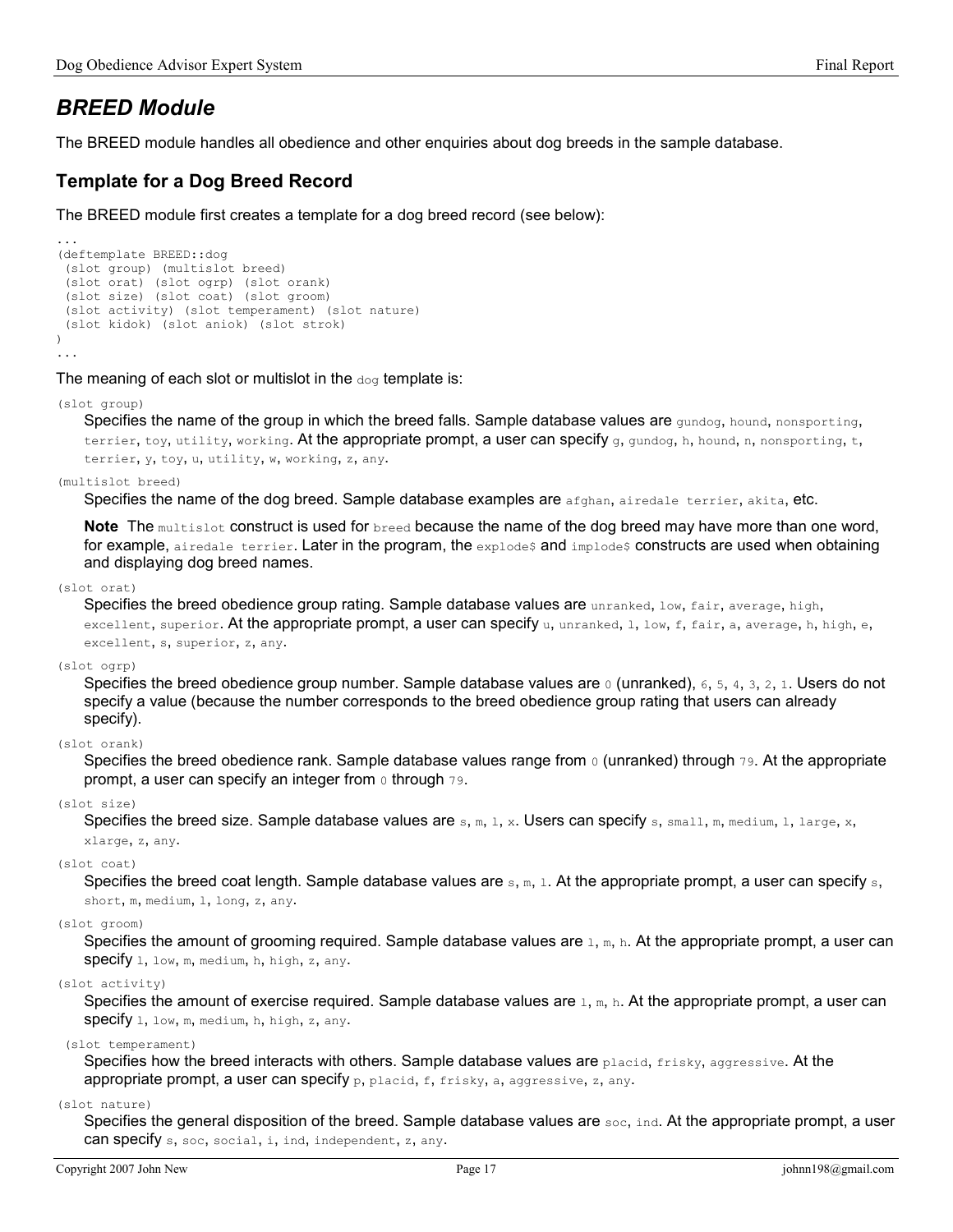(slot kidok)

Specifies the breed's tolerance for young children. Sample database values are  $y$ , n. At the appropriate prompt, a user can specify  $y$ ,  $y$ es, n, no, z, any.

(slot aniok)

Specifies the breed's tolerance for other animals. Sample database values are  $y$ , n. At the appropriate prompt, a user can specify  $y$ ,  $y$ es, n, no, z, any.

(slot strok)

...

Specifies the breed's tolerance for strangers. Sample database values are  $y$ , n. At the appropriate prompt, a user can **specify**  $y$ ,  $y$ es, n, no, z, any.

### Dog Obedience Breed Advisor Menu

The Dog Obedience Breed Advisor Menu (see the code segment below) enables the user to select the method used to find, search, or display records in the sample database:

```
 (printout t crlf 
   "----------------------------------------" crlf 
  "2. Dog Obedience Breed Advisor Menu" crlf 
  "----------------------------------------" crlf 
  "The Dog Obedience Breed Advisor enables you to obtain" crlf 
  "obedience and other information about various dogs breeds" crlf 
  "using a Sample Dog Breed Database." crlf 
  crlf 
  "1. Find a Breed" crlf 
  "2. Find Breed by Obedience Rank" crlf 
  "3. Search by All Breed Attributes" crlf 
  "4. Display the Whole Database" crlf 
  "0. Return to the MAIN MENU" crlf 
  crlf 
  "Please select an option (" ?min "-" ?max "): " 
 );printout 
...
```
### Loading the Sample Database

When the user selects a menu option, the program (after error-checking) attempts to load the sample database (see the code segment below). If the sample database does not exist in the same folder as the program, the program displays an error message before asking the user to press the RETURN key to redisplay the Dog Obedience Breed Advisor Main Menu.

```
... 
 (if (check-menu ?min ?max ?option) 
 then (and (printout t crlf "Invalid option " ?option crlf) 
            (assert (phase breed)) 
       );and 
 else (if (eq (string-to-field ?option) 0) 
        then (assert (phase breed-return-to-main-menu)) 
        else (if (load-facts "dogoaes.db") ;dog database currently contains 63 breeds 
              then 
                    (and 
                         (bind ?option (convert-breed-menu (string-to-field ?option))) 
                         (assert (phase (sym-cat breed- ?option))) 
                   );and 
              else 
                    (and 
                       (printout t crlf 
                        "*** SAMPLE DOG BREED DATABASE NOT FOUND ***" crlf 
                        " Please restore the database and try again" crlf 
                       );printout 
                        (retract *) 
                        (assert (phase breed-finished)) 
 );and 
 );if 
 );if 
 );if 
...
```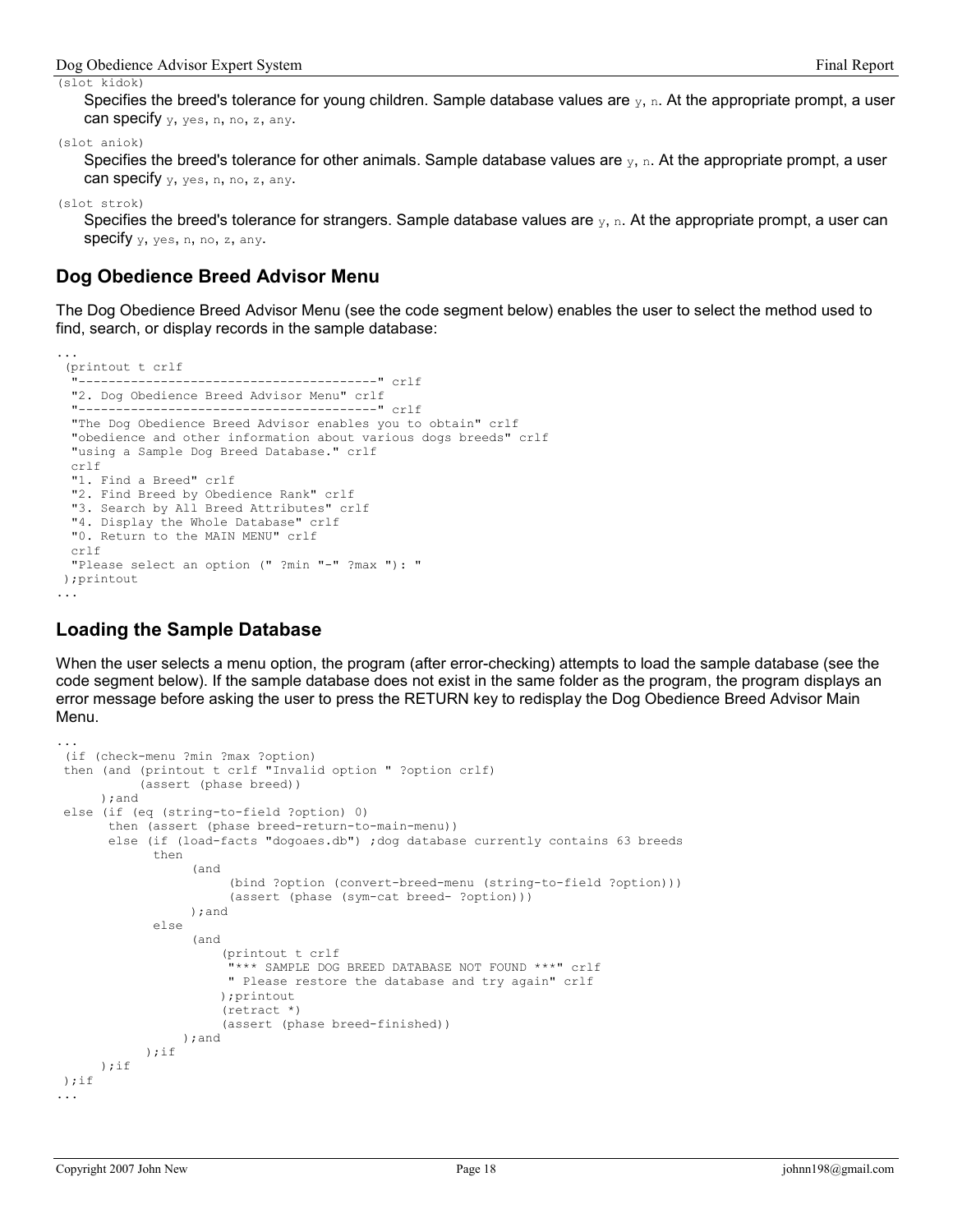### Find a Breed Option

...

The Find a Breed option (see the code segment below) enables the user to specify and find a dog breed. The user can use uppercase or lowercase letters. The entry must match exactly (partial matches are not supported).

```
 (printout t crlf 
   "----------------------------------------" crlf 
  "2.1. Find a Breed" crlf 
  "----------------------------------------" crlf 
  "Find a breed and display its obedience and other characteristics." crlf 
  "You can use uppercase or lowercase letters." crlf 
  "Your entry must match exactly (partial matches are not supported)." crlf 
  "You can also Display the Whole Database to see all breeds." crlf 
  crlf 
  "Breed (for example, Beagle, Pug, Standard Poodle)? " 
 );printout 
  (bind ?breed (readline)) 
  (bind ?breed (lowcase ?breed)) 
 (bind ?breed (explode$ ?breed)) 
...
```
## Find a Breed Option - Match Found

If a match is found, the breed's obedience and other characteristics are displayed in a table (see the code segment below):

```
... 
  (breed $?breed) 
  (dog (group ?group) (breed $?breed) 
       (orat ?orat) (ogrp ?ogrp) (orank ?orank) 
       (size ?size) (coat ?coat) (groom ?groom) 
       (activity ?activity) (temperament ?temperament) (nature ?nature) 
       (kidok ?kidok) (aniok ?aniok) (strok ?strok) 
 );dog 
\Rightarrow (printout t 
    "----------------------------------------" 
   "----------------------------------------" 
   "----------------------------------------" 
   "----------------------------------------" 
   "----------------------------------------" 
  crlf 
  );printout 
  (format t "%-11s | %-30s | %-9s | %-5d | %-4d | %-4s | %-4s | %-5s | %-8s | %-11s | %-6s | %-5s | %-6s | %-8s | 
%-30s | %-11s%n" 
            ?group (implode$ ?breed) ?orat ?ogrp ?orank ?size ?coat ?groom ?activity ?temperament ?nature ?kidok 
?aniok ?strok (implode$ ?breed) ?group 
 );format 
...
```
## Find Breed by Obedience Rank Option

The Find Breed by Obedience Rank option (see the code segment below) enables the user to specify an obedience rank and find the dog breed(s) with the specified rank. The value must be a number.

```
 (printout t crlf 
 "----------------------------------------" crlf 
 "2.2. Find Breed by Obedience Rank" crlf 
 "----------------------------------------" crlf 
 "Find a rank and display the breed with that obedience rank." crlf 
 "The sample database does not include all ranked breeds." crlf 
 "Some breeds are unranked. Some breeds share the same rank." crlf 
 "You can also Display the Whole Database to see all breeds." crlf 
 crlf 
 "Ranks are based on research published by Stanley Coren in" crlf 
 "'The Intelligence of Dogs', Bantam Books, 1995, ISBN 0553374524." crlf 
 crlf 
 "This is described as breed-dependent working/obedience" crlf 
 "intelligence based on the breed's speed of understanding new" crlf 
 "commands and responsiveness to obey a new command when first" crlf 
 "given. This does not necessarily correlate to a specific dog's" crlf
```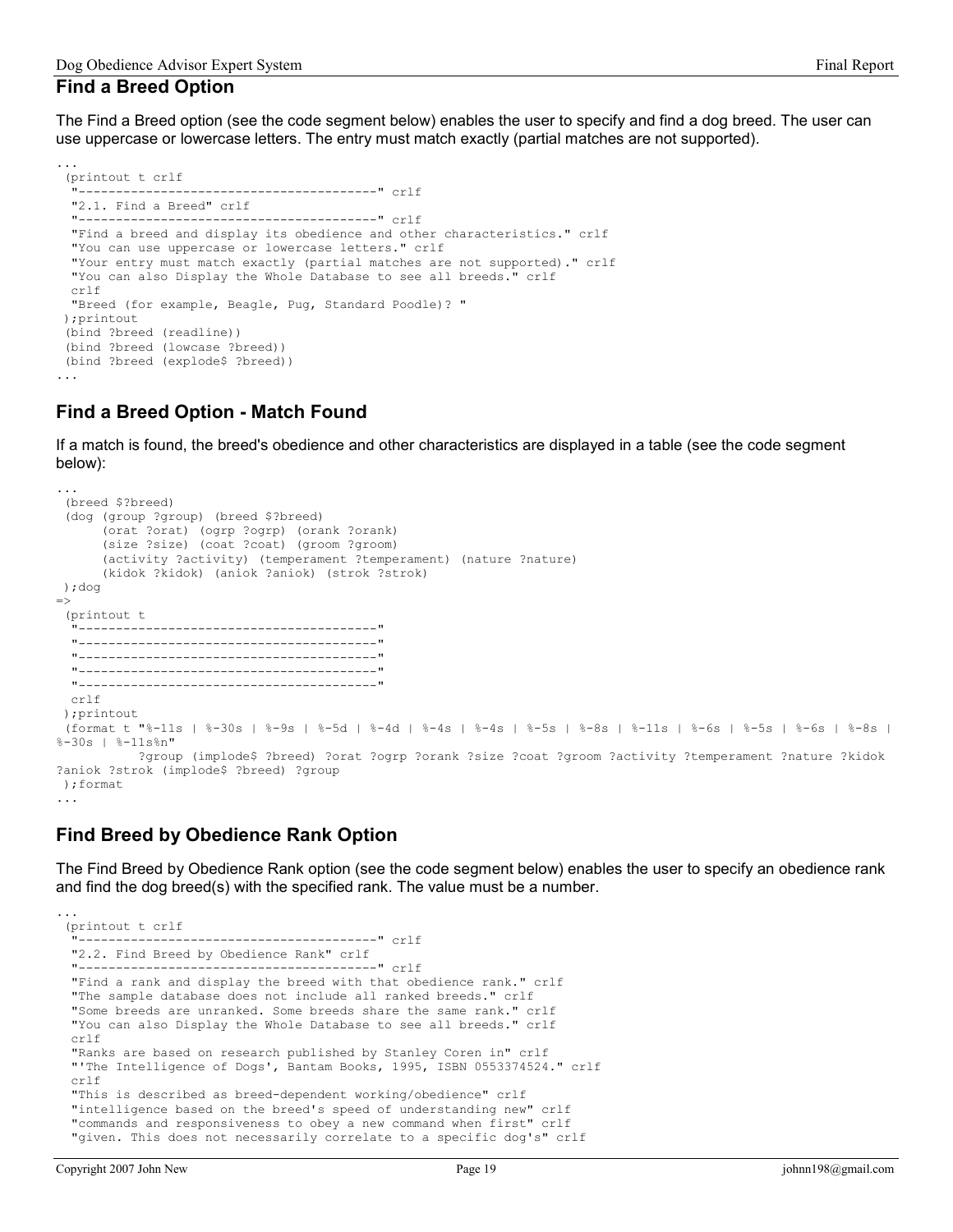```
 "learning and problem solving ability or its intelligence." crlf 
   crlf 
   "Rank from 0 (unranked) to 79? " 
 );printout 
  (bind ?orank (read)) 
  (while (or 
              (not (integerp ?orank)) 
              (< ?orank 0) 
              (> ?orank 79) 
         );or 
         do 
          (printout t 
           "Rank from 0 (unranked) to 79? " 
         );printout 
          (bind ?orank (read)) 
         ;do 
 );while 
...
```
### Find Breed by Obedience Rank Option - Match Found

If a breed or breeds with the specified rank is found, the breed's obedience and other characteristics are displayed in a table (see the code segment below):

```
... 
  (orank ?orank) 
  (dog (group ?group) (breed $?breed) 
       (orat ?orat) (ogrp ?ogrp) (orank ?orank) 
       (size ?size) (coat ?coat) (groom ?groom) 
       (activity ?activity) (temperament ?temperament) (nature ?nature) 
       (kidok ?kidok) (aniok ?aniok) (strok ?strok) 
  );dog 
\Rightarrow (printout t 
   "----------------------------------------" 
   "----------------------------------------" 
   "----------------------------------------" 
   "----------------------------------------" 
  "-------------------------------------
   crlf 
  );printout 
  (format t "%-11s | %-30s | %-9s | %-5d | %-4d | %-4s | %-4s | %-5s | %-8s | %-11s | %-6s | %-5s | %-6s | %-8s | 
%-30s | %-11s%n" 
            ?group (implode$ ?breed) ?orat ?ogrp ?orank ?size ?coat ?groom ?activity ?temperament ?nature ?kidok 
?aniok ?strok (implode$ ?breed) ?group 
 );format 
...
```
## Display the Whole Database Option

The Display the Whole Database option (see the code segment below) enables the user to display all records in the sample database. This option is provided primarily so that a user can conveniently find out the contents of the sample database.

```
... 
  (printout t crlf 
  "----------------------------------------" crlf 
  "2.4. Display the Whole Database" crlf 
  "----------------------------------------" crlf 
  "Display all records in the database." crlf 
  "This option is provided primarily so that you can" crlf 
  "conveniently find out the contents of the database." crlf 
  crlf 
  "--- WARNING ---" crlf 
  "The database contains a lot of records." crlf 
  crlf 
 );printout 
 (if (yes-or-no-p "Do you want to continue (y/yes |n/n0\rangle ")
  then (and (assert (display-all)) 
             (assert (phase breed-display-the-results)) 
        );and 
  else (assert (phase breed-finished)) 
); if
```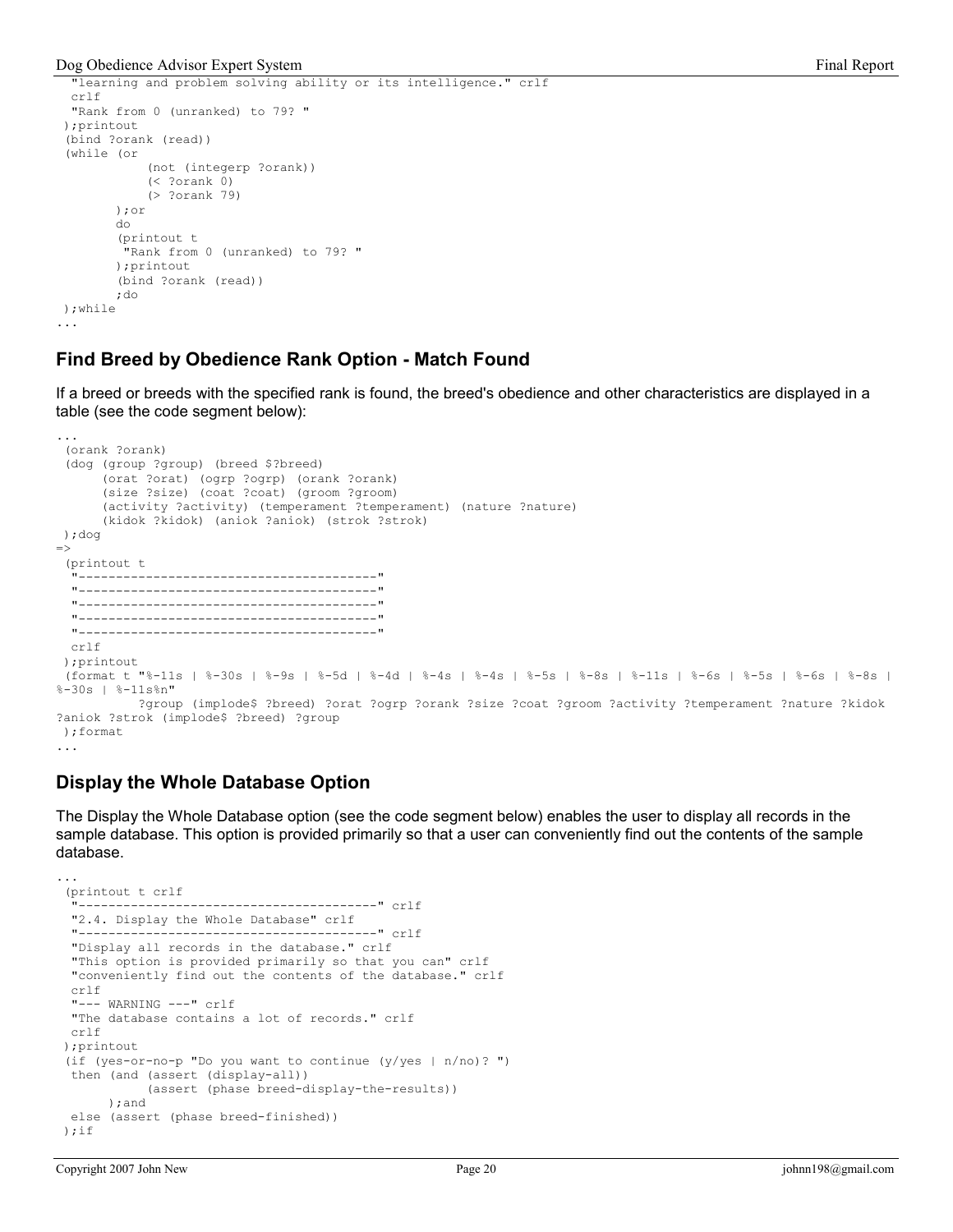## Find and Display Options - No Match Found

If the Find a Breed, Find Breed by Obedience Rank, or Display the Whole Database option does not find any matching record(s), the following code segment displays  $***$  NO MATCH FOUND  $***$  in a table:

```
... 
  (not 
        (and 
             (or 
                  (breed $?breed) 
                  (orank ?orank) 
                  (search-by-all) 
                  (display-all) 
             );or 
              (dog (group ?group) (breed $?breed) 
                   (orat ?orat) (ogrp ?ogrp) (orank ?orank) 
                   (size ?size) (coat ?coat) (groom ?groom) 
                   (activity ?activity) (temperament ?temperament) (nature ?nature) 
                   (kidok ?kidok) (aniok ?aniok) (strok ?strok) 
             );dog 
       );and 
  );not 
\Rightarrow (printout t 
   "----------------------------------------" 
   "----------------------------------------" 
   "----------------------------------------" 
   "----------------------------------------" 
   "----------------------------------------" 
  crlf 
  );printout 
  (printout t crlf 
   "*** NO MATCH FOUND ***" crlf 
  crlf 
 );printout 
...
```
## Search by All Breed Attributes Option

The Search by All Breed Attributes option enables the user to search the sample database for dog breeds that match a combination of attributes. A series of questions is asked in separate rules to which the user can specify an exact value or  $z$  or  $z$  any to specify a wildcard match. The following questions are asked in separate rules:

```
... 
 (printout t crlf 
  "Breed Group - there are 7 recognised purebreed groups" crlf 
  "(g/gundog | h/hound | n/nonsporting | t/terrier | y/toy | u/utility | w/working | z/any)? " 
 );printout 
... 
  (printout t crlf 
   "Obedience Group Rating" crlf 
  "(s/superior | e/excellent | h/high | a/average | f/fair | l/low | u/unranked | z/any)? " 
 );printout 
... 
 (printout t crlf 
   "Breed Size - affects food costs, living area, dog's life span" crlf 
  "(s/small | m/medium | l/large | x/xlarge | z/any)? " 
 );printout 
... 
  (printout t crlf 
   "Coat Length - affects shedding, grooming, allergies, cleaning" crlf 
  "(s/short | m/medium | l/long | z/any)? " 
 );printout... 
... 
  (printout t crlf 
   "Grooming Requirements - affects time required for upkeep, cleaning" crlf 
  "(l/low | m/medium | h/high | z/any)? " 
 );printout... 
... 
  (printout t crlf 
  "Activity Level - affects exercise requirements, yard size, your lifestyle" crlf
```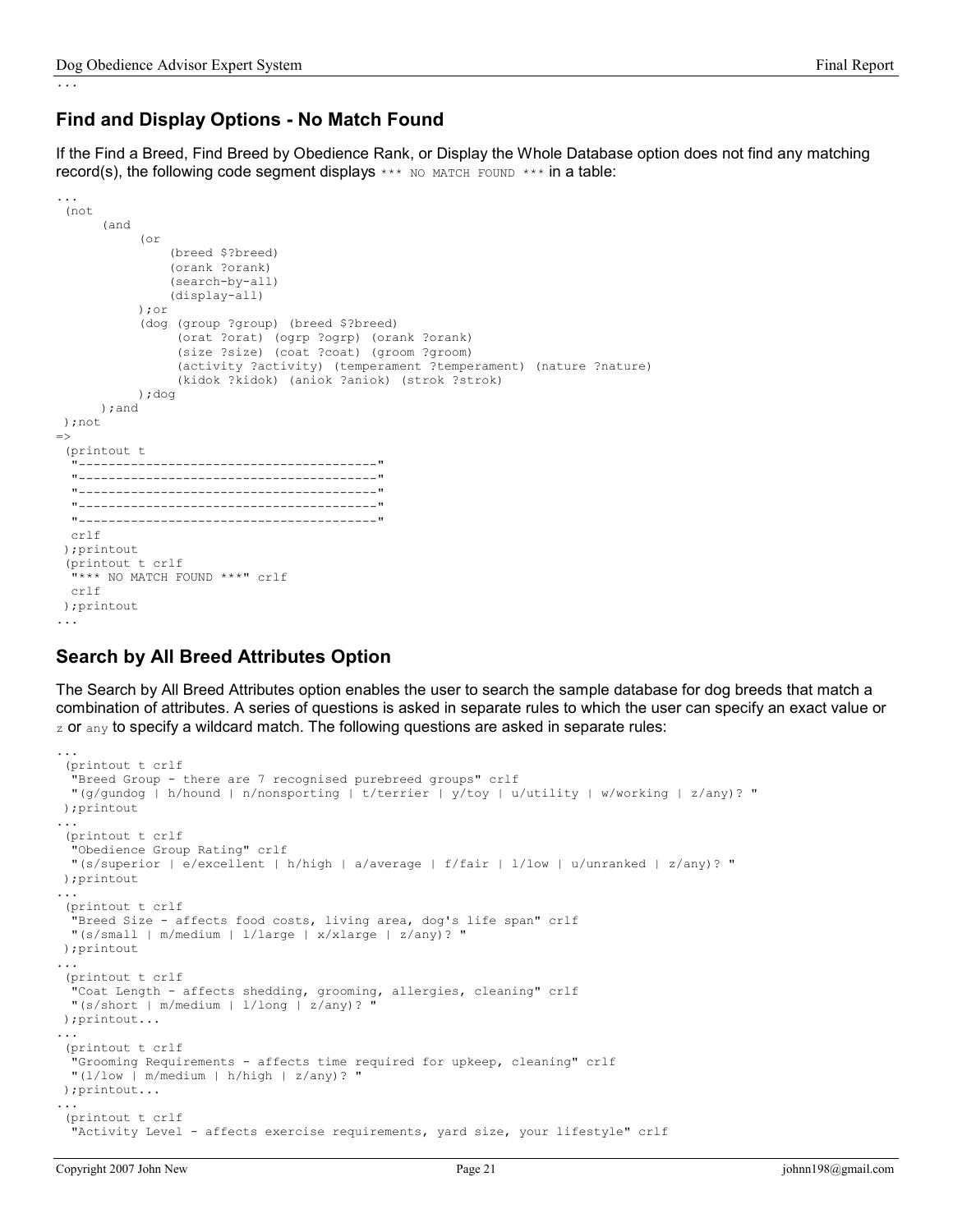#### Dog Obedience Advisor Expert System Final Report System Final Report

```
" (1/low \mid m/medium \mid h/high \mid z/any)? );printout... 
... 
  (printout t crlf 
   "Temperament - affects how the dogs interacts with other dogs and humans" crlf 
  "(p/placid | f/frisky | a/aggressive | z/any)? " 
 );printout 
... 
  (printout t crlf 
   "Nature - affects the extent to which the dog needs companionship" crlf 
  "(s/social | i/independent | z/any)? " 
 );printout 
... 
 (printout t crlf 
   "Child Tolerance - is it important for the breed to tolerate children?" crlf 
  "(y/yes | n/no | z/any)? " 
 );printout 
... 
  (printout t crlf 
   "Animal Tolerance - is it important for the breed to tolerate other animals?" crlf 
  "(y/yes | n/no | z/any)? " 
 );printout 
... 
  (printout t crlf 
   "Stranger Tolerance - is it important for the breed to tolerate strangers?" crlf 
 "(y/yes | n/no | z/any)? "
 );printout 
...
```
The rule for each question includes error checking (separate rules are not used to check errors to minimise the number of rules in the program). For example, the Breed Group rule (see the code segment below) uses an  $if \ldots then$  construct to check whether the user has typed a number and, if not, converts alphabetic characters to lowercase. A while construct then checks that the user has typed a valid value. If not, the question is repeated. If so, a switch construct converts the user's value to the correct form of the value used in the sample database.

```
... 
 (bind ?group (read)) 
  (if (not (numberp ?group)) then (bind ?group (lowcase ?group))) 
 (while 
         (not 
               (or 
                   (eq ?group g) (eq ?group gundog) 
                   (eq ?group h) (eq ?group hound) 
                   (eq ?group n) (eq ?group nonsporting) 
                   (eq ?group t) (eq ?group terrier) 
                   (eq ?group y) (eq ?group toy) 
                   (eq ?group u) (eq ?group utility) 
                   (eq ?group w) (eq ?group working) 
                   (eq ?group z) (eq ?group any) 
               );or 
         );not 
         do 
             (printout t 
              "(g/gundog | h/hound | n/nonsporting | t/terrier | y/toy | u/utility | w/working | z/any)? " 
            );printout 
             (bind ?group (read)) 
            (if (not (numberp ?group)) then (bind ?group (lowcase ?group))) 
         ;do 
 );while 
  (switch ?group 
   (case g then (bind ?group gundog)) 
   (case h then (bind ?group hound)) 
   (case n then (bind ?group nonsporting)) 
  (case t then (bind ?group terrier)) 
   (case y then (bind ?group toy)) 
   (case u then (bind ?group utility)) 
   (case w then (bind ?group working)) 
   (case any then (bind ?group z)) 
 );switch 
...
```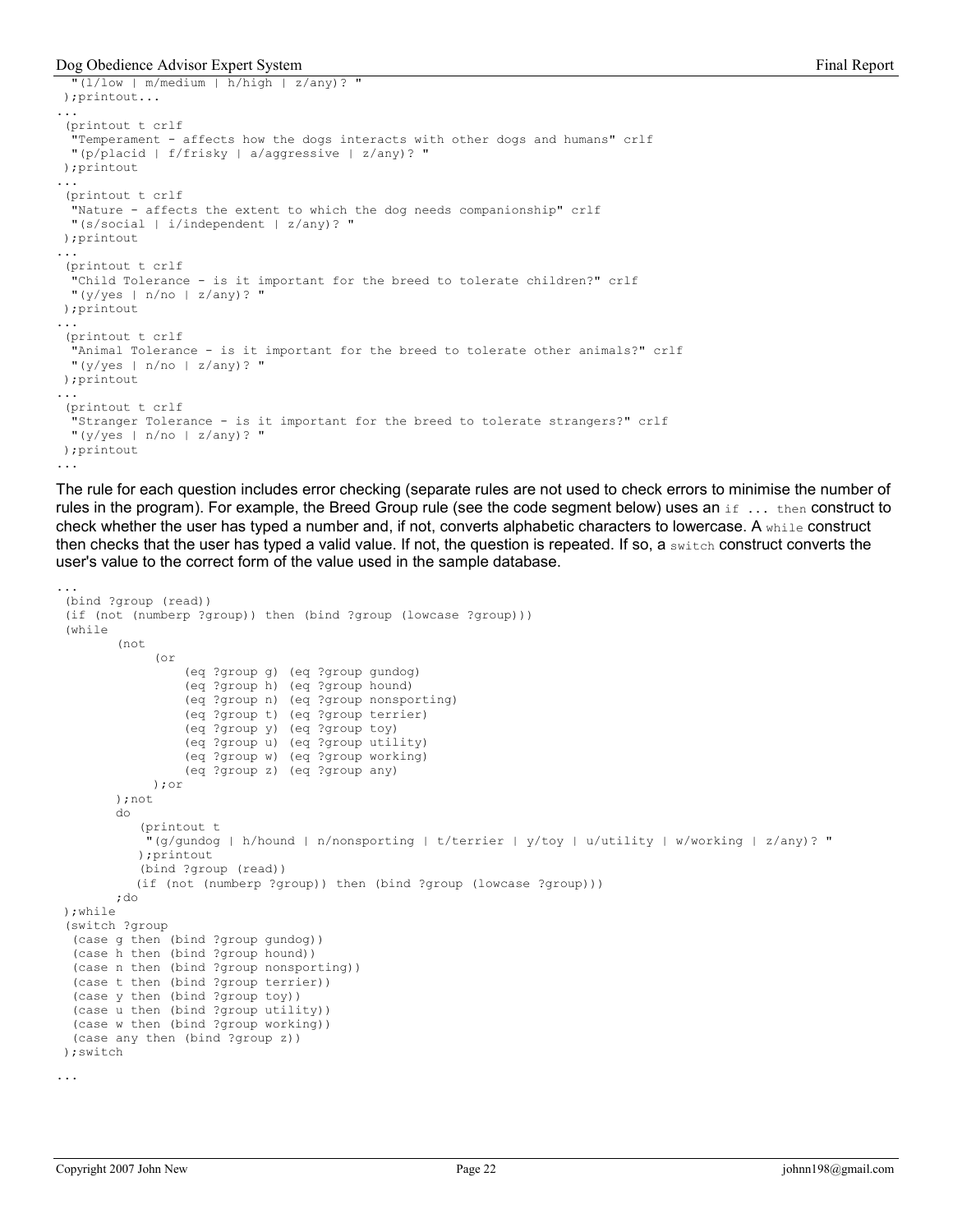### Search by All Breed Attributes Option - Match Found

If the Search by All Breed Attributes option finds one or more matching record(s), the matching breed's obedience and other characteristics are displayed in a table (see the code segment below):

```
 (group ?temp-group) 
  (orat ?temp-orat) 
  (size ?temp-size) 
  (coat ?temp-coat) 
  (groom ?temp-groom) 
  (activity ?temp-activity) 
  (temperament ?temp-temperament) 
  (nature ?temp-nature) 
  (kidok ?temp-kidok) 
  (aniok ?temp-aniok) 
  (strok ?temp-strok) 
  (dog (group ?group&:(or (eq ?group ?temp-group) (eq ?temp-group z))) 
       (breed $?breed) 
       (orat ?orat&:(or (eq ?orat ?temp-orat) (eq ?temp-orat z))) 
       (ogrp ?ogrp) 
       (orank ?orank) 
       (size ?size&:(or (eq ?size ?temp-size) (eq ?temp-size z))) 
       (coat ?coat&:(or (eq ?coat ?temp-coat) (eq ?temp-coat z))) 
       (groom ?groom&:(or (eq ?groom ?temp-groom) (eq ?temp-groom z))) 
       (activity ?activity&:(or (eq ?activity ?temp-activity) (eq ?temp-activity z))) 
       (temperament ?temperament&:(or (eq ?temperament ?temp-temperament) (eq ?temp-temperament z))) 
       (nature ?nature&:(or (eq ?nature ?temp-nature) (eq ?temp-nature z))) 
       (kidok ?kidok&:(or (eq ?kidok ?temp-kidok) (eq ?temp-kidok z))) 
       (aniok ?aniok&:(or (eq ?aniok ?temp-aniok) (eq ?temp-aniok z))) 
       (strok ?strok&:(or (eq ?strok ?temp-strok) (eq ?temp-strok z))) 
  );dog 
\Rightarrow (printout t 
    "----------------------------------------" 
   "----------------------------------------" 
   "----------------------------------------" 
   "----------------------------------------" 
   "----------------------------------------" 
  crlf 
  );printout 
  (format t "%-11s | %-30s | %-9s | %-5d | %-4d | %-4s | %-4s | %-5s | %-8s | %-11s | %-6s | %-5s | %-6s | %-8s | 
%-30s | %-11s%n" 
            ?group (implode$ ?breed) ?orat ?ogrp ?orank ?size ?coat ?groom ?activity ?temperament ?nature ?kidok 
?aniok ?strok (implode$ ?breed) ?group 
 );format
```
#### ...

...

### Search by All Breed Attributes - No Match Found

If Search by All Breed Attributes does not find any matching record(s), the following code segment displays \*\*\* NO MATCH FOUND \*\*\* in a table:

```
... 
 (not 
       (and 
             (group ?temp-group) 
             (orat ?temp-orat) 
             (size ?temp-size) 
             (coat ?temp-coat) 
             (groom ?temp-groom) 
             (activity ?temp-activity) 
             (temperament ?temp-temperament) 
             (nature ?temp-nature) 
             (kidok ?temp-kidok) 
             (aniok ?temp-aniok) 
             (strok ?temp-strok) 
             (dog (group ?group&:(or (eq ?group ?temp-group) (eq ?temp-group z))) 
                  (breed $?breed) 
                  (orat ?orat&:(or (eq ?orat ?temp-orat) (eq ?temp-orat z))) 
                  (ogrp ?ogrp) 
                  (orank ?orank) 
                  (size ?size&:(or (eq ?size ?temp-size) (eq ?temp-size z))) 
                  (coat ?coat&:(or (eq ?coat ?temp-coat) (eq ?temp-coat z)))
```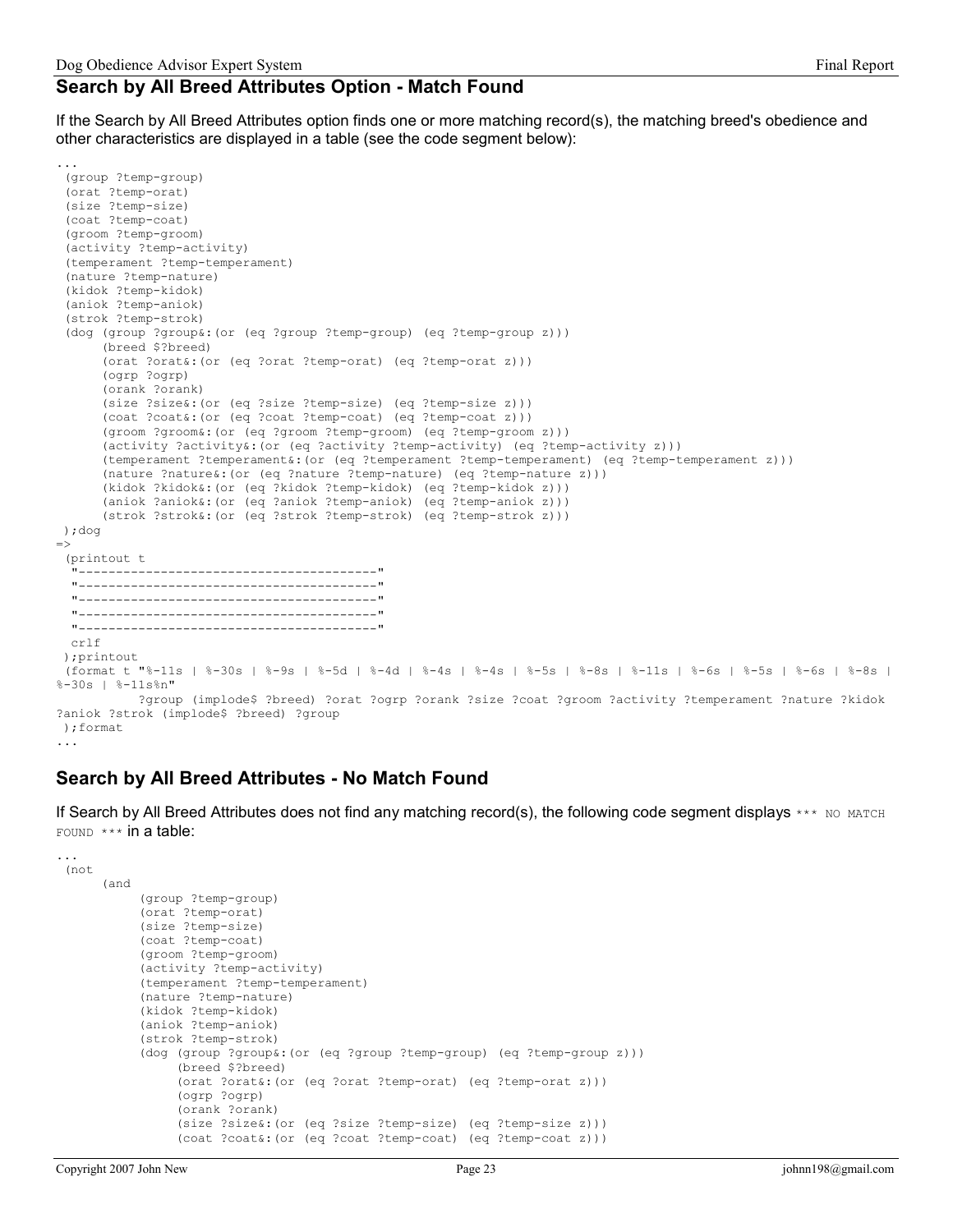```
 (groom ?groom&:(or (eq ?groom ?temp-groom) (eq ?temp-groom z))) 
                  (activity ?activity&:(or (eq ?activity ?temp-activity) (eq ?temp-activity z))) 
                  (temperament ?temperament&:(or (eq ?temperament ?temp-temperament) (eq ?temp-temperament z))) 
                  (nature ?nature&:(or (eq ?nature ?temp-nature) (eq ?temp-nature z))) 
                  (kidok ?kidok&:(or (eq ?kidok ?temp-kidok) (eq ?temp-kidok z))) 
                  (aniok ?aniok&:(or (eq ?aniok ?temp-aniok) (eq ?temp-aniok z))) 
                  (strok ?strok&:(or (eq ?strok ?temp-strok) (eq ?temp-strok z))) 
            );dog 
       );and 
 );not 
\Rightarrow (printout t 
   "----------------------------------------" 
   "----------------------------------------" 
   "----------------------------------------" 
   "----------------------------------------" 
  "------------------------------------
   crlf 
  );printout 
  (printout t crlf 
   "*** NO MATCH FOUND ***" crlf 
   crlf 
  );printout 
...
```
### Displaying the Results From a Sample Database Query

The results from every sample database query are displayed in a table by a group of rules. The first rule that is activated in the group displays the heading to the table. Then one of the rules (discussed above) that displays matching records or \*\*\* NO MATCH FOUND \*\*\* is activated. Finally, the last rule in the group displays the footer to the table.

Salience plus judicious pattern matching is used to control the correct order of activation in the group of rules. The first rule in the group uses the highest salience of 100. Rules that display matching records or \*\*\* NO MATCH FOUND \*\*\* use salience of 90. The last rule in the group uses the lowest salience of 80.

The following code segment shows the first rule in the group (salience 100). Two printout constructs displays separator lines. Three format constructs displays the text of the table heading.

```
 (declare (salience 100)) 
  (phase breed-display-the-results) 
\Rightarrow (printout t crlf 
   "----------------------------------------" 
     --------------------------------------
   "----------------------------------------" 
   "----------------------------------------" 
   "----------------------------------------" 
   crlf 
  );printout 
  (format t "--- SAMPLE DOG BREED DATABASE --- %30s %23s %30s %27s%n" 
                            Obedience Features Attributes Tolerance 
  );format 
  (format t "%71s %21s %33s %27s%n" 
             ------------------------ ------------------- ------------------------------- -----------------------
-- 
 );format 
  (format t "%-11s | %-30s | %-9s | %-5s | %-4s | %-4s | %-4s | %-5s | %-8s | %-11s | %-6s | %-5s | %-6s | %-8s | 
%-30s | %-11s%n" 
; example 1 = -- Obedience --- --- Features -- ------- Attributes ------ ---- Tolerance -----
             Group Breed Rating Group Rank Size Coat Groom Activity Temperament Nature Child Animal Stranger 
Breed Group 
 );format 
...
```
The following code segment shows the last rule in the group (salience 80). This rule displays the separator line and, because the width of the table exceeds the width of the screen, a message to use the mouse to scroll to the RHS of the screen to see the rest of the table.

```
... 
  (declare (salience 80)) 
  (phase breed-display-the-results) 
\Rightarrow
```
...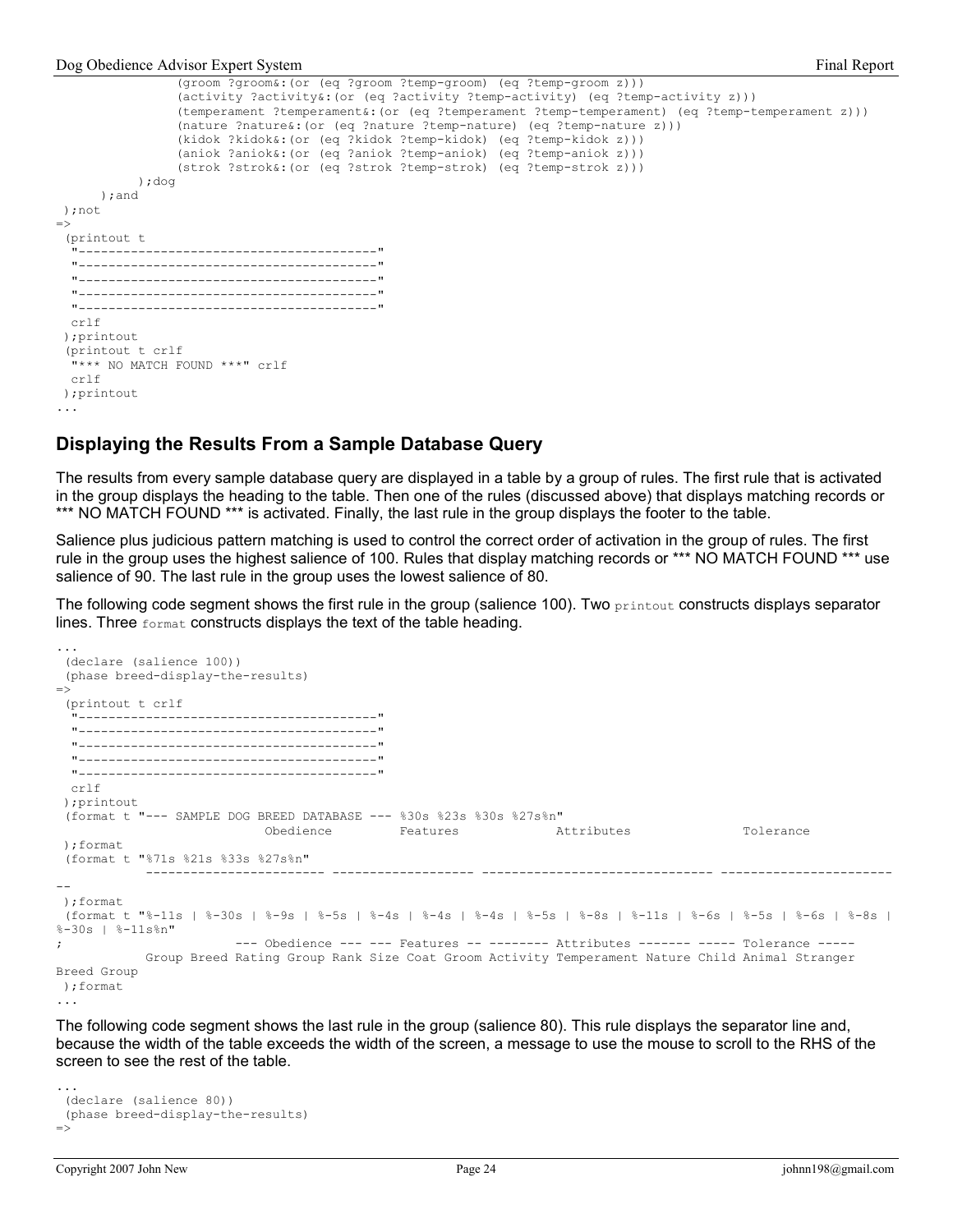Dog Obedience Advisor Expert System Final Report System Final Report Final Report

```
 (printout t 
  "----------------------------------------" 
  "----------------------------------------" 
  "----------------------------------------" 
  "----------------------------------------" 
  "----------------------------------------" 
  crlf 
 );printout 
  (printout t 
   ">>>>>>>>>>>>>>> TABLE CONTINUES OFFSCREEN " 
  ">>>>>>>>>>>>>>> SCROLL USING YOUR MOUSE " 
  ">>>>>>>>>>>>>>>" 
  crlf 
 );printout 
(assert (phase breed-finished)) 
...
```
## Unloading the Sample Database

After finding, searching, or displaying, the program retracts all current facts (see the code segment below). This unloads the sample database:

```
(defrule BREED::phase-breed-finished 
  ?f <- (phase breed-finished) 
\Rightarrow (retract *) 
  ... 
\lambda
```
## Redisplaying the Dog Obedience Breed Advisor Main Menu

Finally, the user is asked to press any key to redisplay the Dog Obedience Breed Advisor Main Menu (see the code segment below):

```
(defrule BREED::phase-breed-finished 
 ?f <- (phase breed-finished) 
=> 
  ... 
  (printout t crlf "Press any key to continue ") 
  (bind ?option (readline)) 
  (assert (phase breed)) 
\lambda
```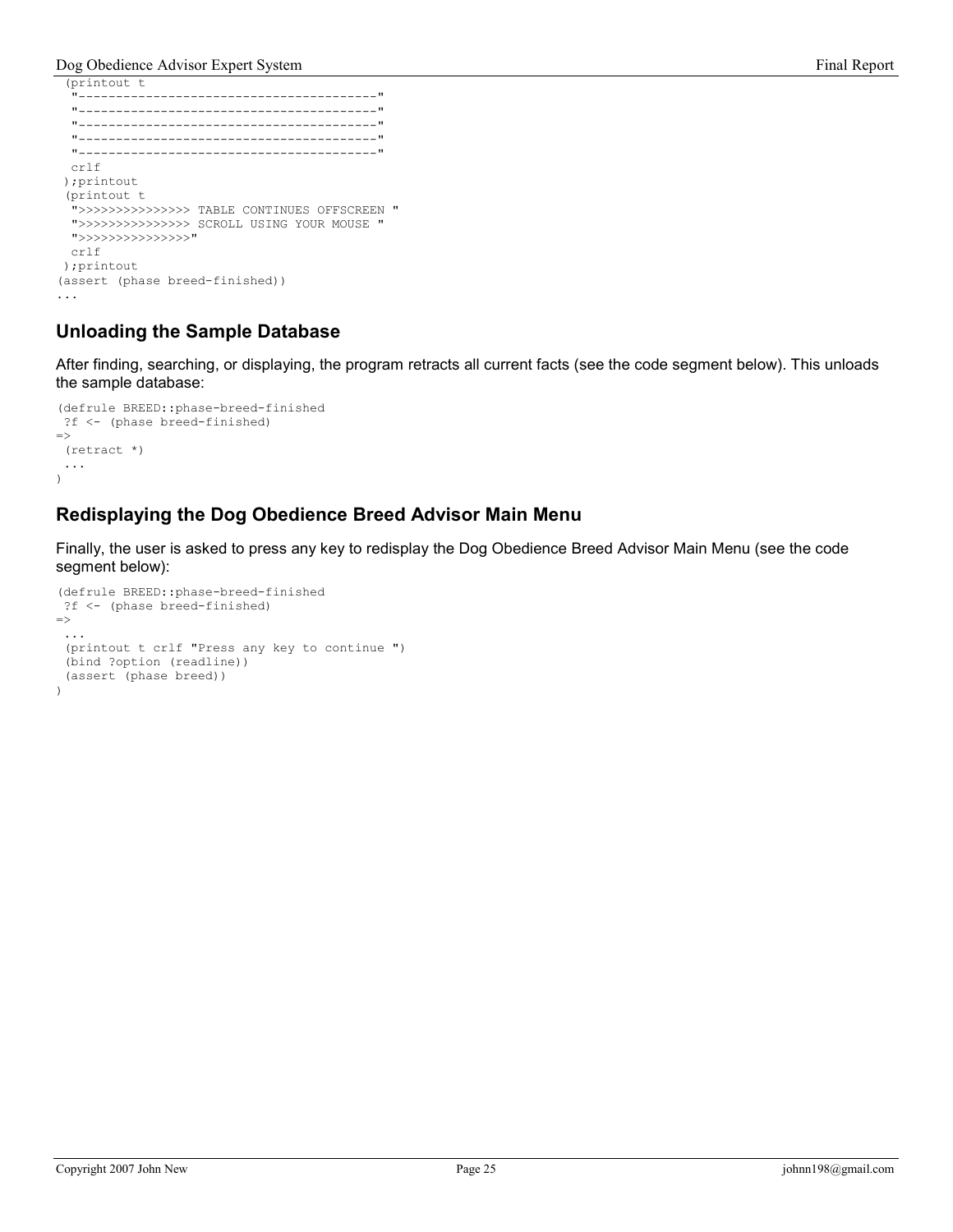# EXIT Module

The EXIT module has one rule that displays a friendly closing message and exits from the expert system (see below):

```
(defrule EXIT::phase-exit-dog-obedience-advisor 
  (declare (auto-focus TRUE)) 
  ?f <- (phase exit-dog-obedience-advisor) 
\Rightarrow (retract ?f) 
 (printout t crlf 
 "Thank you " ?*handler* " for using the DOG OBEDIENCE ADVISOR." crlf 
  crlf 
  );printout 
  (assert (stop)) 
  (assert (quit)) 
\lambda
```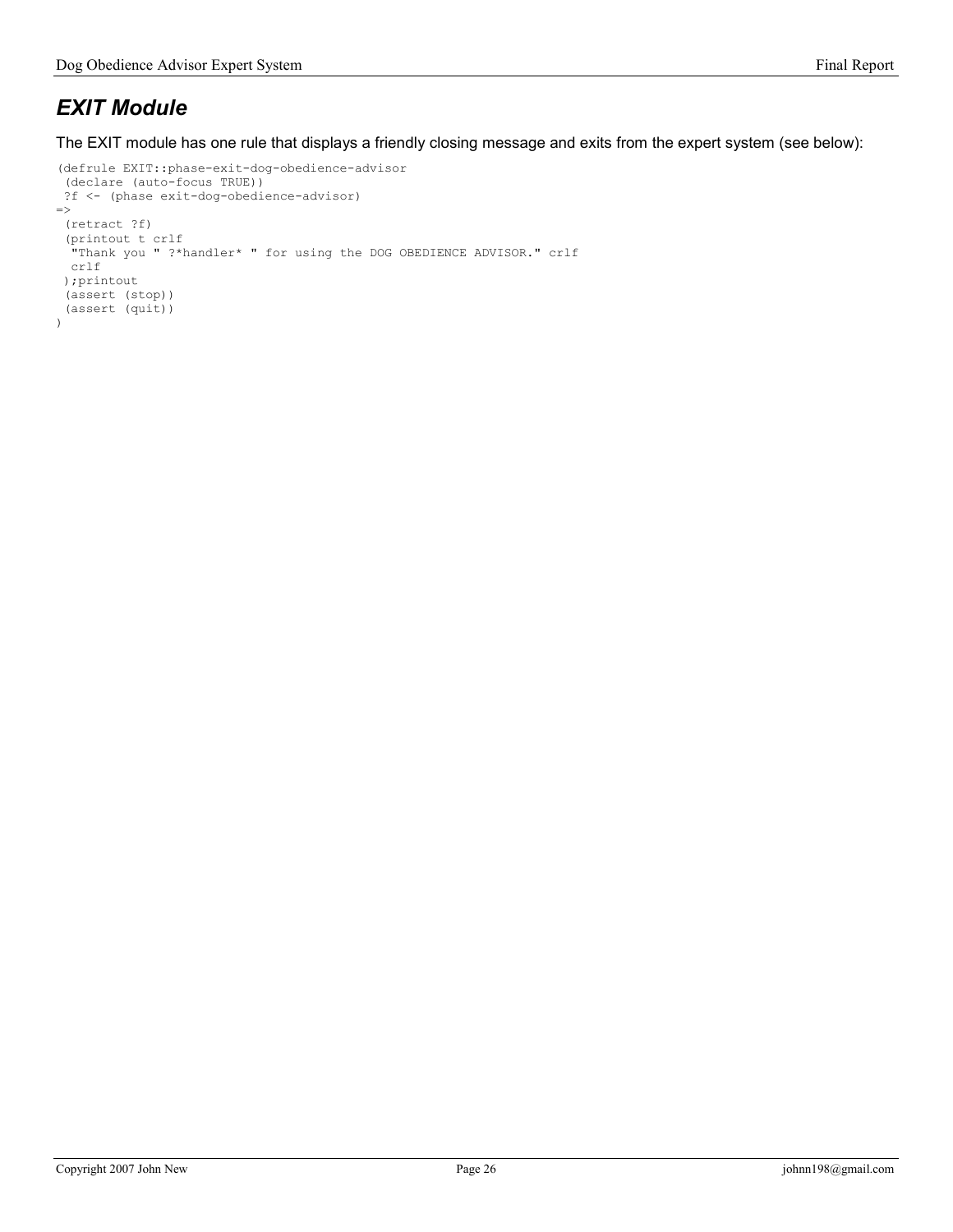# Problems Encountered While Building the Dog Obedience Advisor

This section discusses problems encountered while building the Dog Obedience Advisor.

# Dog Obedience Competition Advisor

Some problems were encountered while building the Dog Obedience Competition Advisor.

### General or Specific Obedience Class Templates

One problem was whether to use one general template, that incorporated all tasks for all obedience classes, or a number of specific templates, that described the tasks required at each specific class of Obedience competition.

To understand the similarities and differences among tasks at each class, consider the following table:

|                                                                  | Encouragement                    | <b>Novice</b>                                     | Open                                               | <b>Utility</b>                                                | Champion                                                      |
|------------------------------------------------------------------|----------------------------------|---------------------------------------------------|----------------------------------------------------|---------------------------------------------------------------|---------------------------------------------------------------|
| Heel on Lead                                                     | Pass: 15/30<br>On lead           | Pass: 15/30<br>On lead                            | Not applicable                                     | Not applicable                                                | Not applicable                                                |
| <b>Heel Free</b>                                                 | Not applicable                   | Pass: 20/40<br>Off lead                           | Pass: 15/30<br>Off lead                            | Not applicable                                                | Not applicable                                                |
| <b>Stand for Examination</b>                                     | Pass: 10/20<br>On lead           | Pass: 10/20<br>On lead                            | Pass: 10/20<br>Off lead                            | Pass: 5/10                                                    | Pass: 5/10                                                    |
| <b>Stand Stay</b>                                                | Pass: 10/20<br>On lead           | Pass: 10/20<br>Off lead<br>5 metres               | Not applicable                                     | Not applicable                                                | Not applicable                                                |
| Recall                                                           | Not applicable                   | Pass: 15/30<br>Off lead<br>12 metres              | Not applicable                                     | Not applicable                                                | Not applicable                                                |
| Sit Stay                                                         | Pass: 15/30<br>On lead           | Pass: 15/30<br>Off lead<br>1 minute<br>12 metres  | Pass: 13/25<br>Off lead<br>3 minutes<br>No handler | Not applicable                                                | Not applicable                                                |
| Down Stay                                                        | Pass: 15/30<br>On lead           | Pass: 15/30<br>Off lead<br>3 minutes<br>12 metres | Pass: 13/25<br>Off lead<br>5 minutes<br>No handler | Pass: 13/25<br>Off lead<br>10 minutes<br>No handler           | Pass: 13/25<br>Off lead<br>10 minutes<br>No handler           |
| Drop on Recall                                                   | Not applicable                   | Not applicable                                    | Pass: 15/30<br>Off lead                            | Not applicable                                                | Not applicable                                                |
| Retrieve Dumbbell on Flat<br>Retrieve Dumbbell Over<br>High Jump | Not applicable<br>Not applicable | Not applicable<br>Not applicable                  | Pass: 10/20<br>Pass: 15/30                         | Not applicable<br>High Jump is<br>part of Directed<br>Jumping | Not applicable<br>High Jump is part<br>of Directed<br>Jumping |
| Broad Jump                                                       | Not applicable                   | Not applicable                                    | Pass: 10/20                                        | Broad Jump is<br>part of Directed<br>Jumping                  | Broad Jump is<br>part of Directed<br>Jumping                  |
| Seek Back Lost Article                                           | Not applicable                   | Not applicable                                    | Not applicable                                     | Pass: 15/30                                                   | Pass: 15/30                                                   |
| Directed Jumping                                                 | Not applicable                   | Not applicable                                    | Not applicable                                     | Pass: 20/40                                                   | Pass: 20/40                                                   |
| Discriminate by Scent                                            | Not applicable                   | Not applicable                                    | Not applicable                                     | Pass: 23/45                                                   | Pass: 23/45                                                   |
| Work by Signals                                                  | Not applicable                   | Not applicable                                    | Not applicable                                     | Pass: 15/30                                                   | Pass: 15/30                                                   |
| Speak, Refuse, or Retrieve                                       | Not applicable                   | Not applicable                                    | Not applicable                                     | Pass: 10/20                                                   | Pass: 10/20                                                   |
| Number of passes                                                 | One                              | Three                                             | Three                                              | <b>Three</b>                                                  | Five more UD                                                  |
| required                                                         |                                  |                                                   |                                                    |                                                               | Three first places                                            |
| <b>Total Score</b>                                               | Pass: 115/130                    | Pass: 170/200                                     | Pass: 170/200                                      | Pass: 170/200                                                 | Pass: 185/200                                                 |

As the table shows, some tasks are identical in each class, some differ in their requirements and the potential points that could be scored in each class, and others are not applicable in a certain class.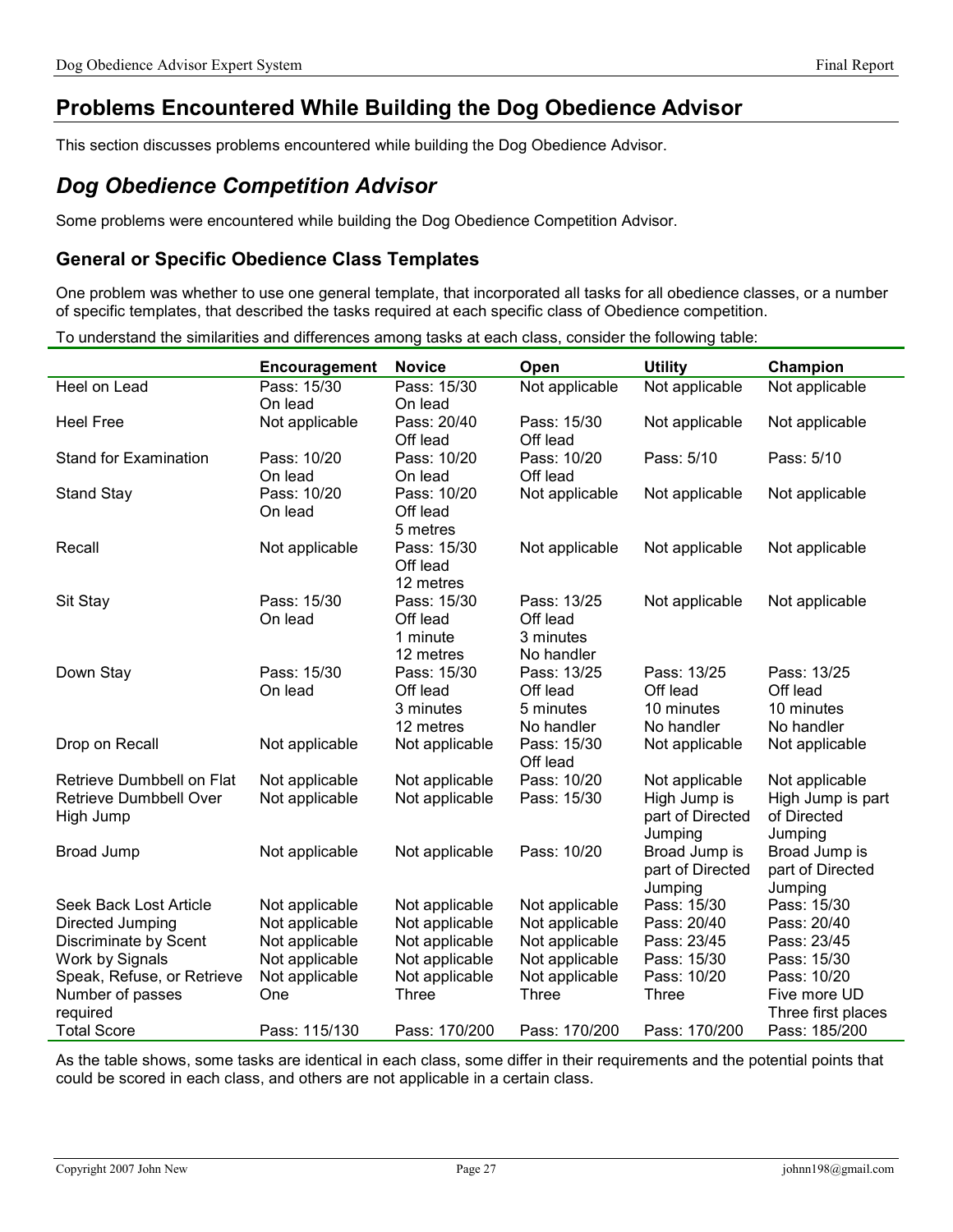After testing both approaches - general or specific templates - it seemed simpler to use specific templates, one template for each class. This provided tighter control when modifying task facts and made it simpler when checking and displaying the final result.

## Pre-Competition Eligibility

Checking for pre-competition eligibility presented a minor design problem. A handler must be a member of the Royal NSW Canine Council to compete in any competitions run by the Council. A dog must be at least 6 months old to compete in a competition.

The problem was that the age check was required for both Encouragement Class and Novice Class. This is because Encouragement Class is not an official competition; rather it is an unofficial and optional competition to provide competition experience. However, it did not seem useful to check this twice, that is, once in each class. Therefore, it was included in the pre-competition check.

# Dog Obedience Breed Advisor

Building the Dog Obedience Breed Advisor presented a number of problems.

## Constructing the Sample Database

Constructing the sample database presented some issues rather than problems. Resolving them was important, however, because the quality of the information provided by the Dog Obedience Breed Advisor depends on the quality of the information in the sample database.

The main issue was how to determine a sensible sample of dog breeds, attributes, and values in the database, given that it was not practical to create a comprehensive database of all known purebreed and crossbreed dogs with all possible attributes and values.

An early decision was made to limit the sample database to approximately 50 breeds. This was thought to be a convenient manageable number that would also allow realistic searches. Therefore, the issue became how to select those breeds.

First, it was decided to include only purebreed dogs. If it were possible to include crossbreeds, it would be difficult to find reasons to select or reject appropriate breeds from the very large number of possible crossbreeds. Additionally, crossbreeds usually take on many of the characteristics of their purebreed parents, therefore, limiting the sample database to purebreeds was not seen as a significant issue.

Second, since the Advisor is designed to provide advice about obedience competitions and titles endorsed by the Royal New South Wales Canine Council, Australia [21], which is a member of the Australian National Kennel Council [2], it was decided to only include purebreeds recognised by the Australian National Kennel Council.

Third, since the Australian National Kennel Council recognises more than 180 breeds, it was decided to limit the sample database to the more popular dog breeds based on recent registration statistics compiled by the Australian National Kennel Council.

Fourth, it was decided to exclude variations of the same breed (for example, to include the Dachshund but not the Dachshund (Long Haired), Dachshund (Min. Long Haired), Dachshund (Min. Smooth Haired), Dachshund (Min. Wire Haired), Dachshund (Smooth Haired), or Dachshund (Wire Haired))

Fifth, it was decided to limit searchable attributes to those often regarded as important (based on this student's own experience plus advice from other dog owners) when distinguishing among dog breeds (size, coat length, grooming requirements, activity, temperament, nature, and tolerance for children, animals, and strangers).

Sixth, it was decided to include obedience information from the list compiled by Coren [5], based on his research into the intelligence of dogs. This ranks dogs according to breed-dependent working/obedience intelligence based on the breed's speed of understanding new commands and responsiveness to obey a new command when first given. This does not necessarily correlate to a specific dog's learning and problem solving ability or its intelligence.

Finally, it was decided to abbreviate some of the values used to describe searchable attributes (s for small, m for medium, l for large, x for extra large, y for yes, n for no, and so on). This would reduce the amount of information displayed on the screen and make it easier for a user to quickly enter a value.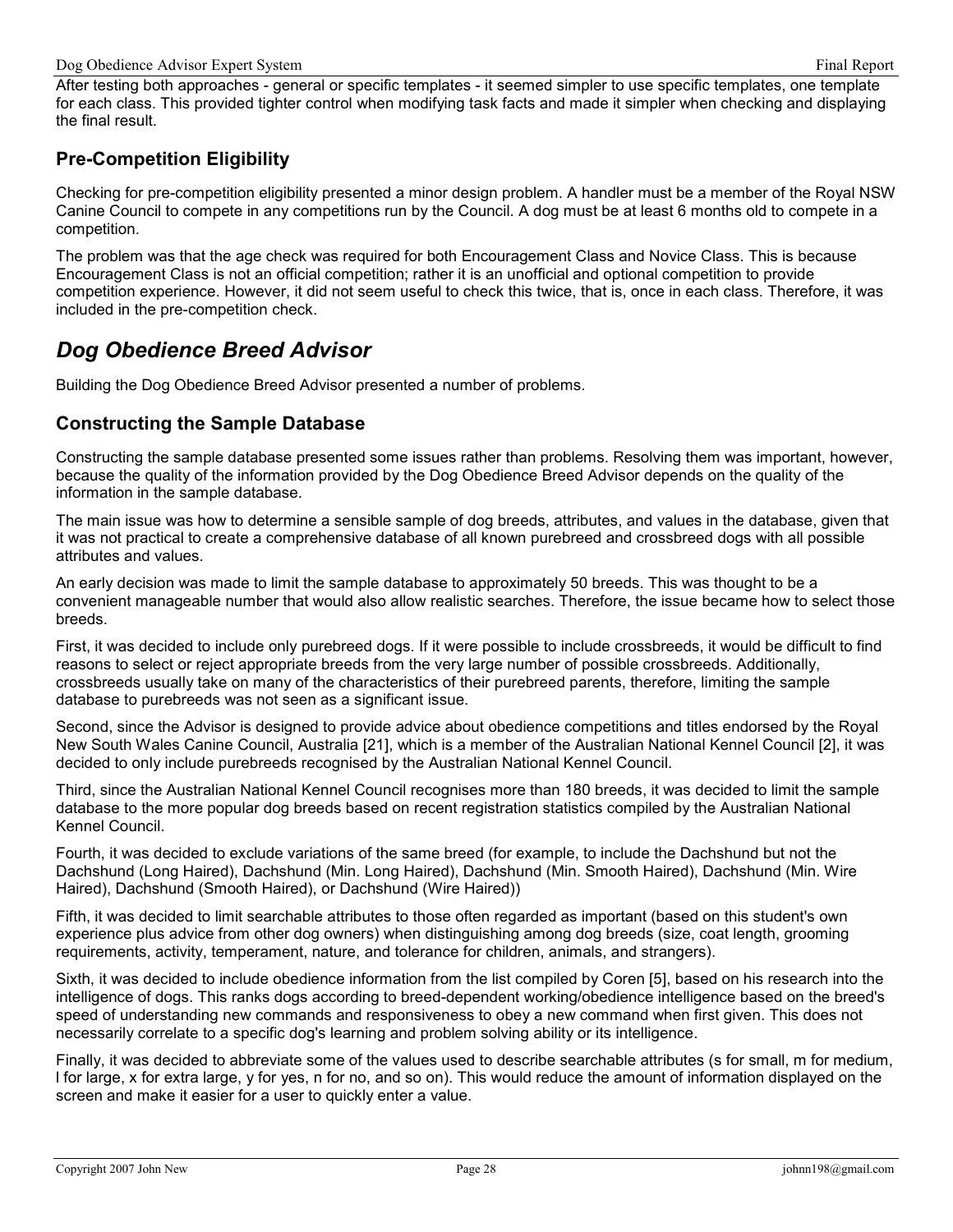After considering all criteria, the final sample database was created with 63 dog breeds, each having 14 attributes. Most have an obedience ranking, however, some popular breeds are unranked.

## Building the Find Facilities

The "Find" facilities enable the user to quickly find a dog breed based on the unique breed attributes of Breed Name and Obedience Rank.

Note Obedience Rank is not really unique but it seemed more useful to have a quick Find option for a breed's obedience rank, rather than include it in a search option.

For the "Find a Breed" option, the main issue was whether to require exact matches or allow partial matches. For example, to require Beagle or to allow B\* or B?? or Bea, and so on. It was decided to require exact matches. However, both uppercase and lowercase letters are acceptable, for example, beagle or BEAGLE or BeAgLe.

For the "Find Breed by Obedience Rank" option, the main issue was how to allow searching for breeds with no obedience ranking. The simplest technique was to assign zero (0) to unranked breeds and allow users to search for breeds with 0. This is the technique used.

## Building the "Search by All Breed Attributes" Facility

Building the "Search by All Breed Attributes" facility presented some major problems, all of which were gradually overcome.

The intention of the revised project proposal was to include one comprehensive search facility in the Dog Obedience Breed Advisor in addition to the two "Find" facilities. This would ask a series of questions, one question for each nonunique breed attribute, to enable the user to specify an exact value or any value for each searchable attribute.

Searchable attributes are breed group, obedience group rating, breed size, coat length, grooming requirements, activity level, temperament, nature, tolerance for children, tolerance for other animals, and tolerance for strangers.

There were more than ten attributes, each having from three to seven exact values plus "any", allowing the user to search the sample database for a dog breed that matched any possible combination of these attributes and values.

The problem encountered was that, when a certain question was added to the series of questions (specifically the seventh of eleven questions, enquiring about Breed Temperament), CLIPS abended immediately after displaying the results of a search. It seemed that there were too many questions in the series and/or too many "any" answers to the questions.

Given that the comprehensive search facility and the means to specify an "any" response were regarded as high priority requirements, numerous approaches were taken to try and solve the problem.

First, the number of questions were reduced. It seemed that having an "any" response to a smaller number of questions was safe; having more caused CLIPS to abend. However, reducing the number of questions would mean that the search facility was no longer comprehensive.

Second, the number of records in the sample database were reduced. This did not seem to help. Reducing the number of records would also reduce the number of dog breeds for which obedience and other information was available, which would reduce the usefulness of the expert system.

Third, the rule that performed the search for matching records in the sample database was rewritten. The original rule looked like this:

```
(defrule BREED::phase-breed-go-display-skb-records-match 
  (declare (salience 90)) 
  (phase breed-go-display-skb) 
  (or ;if defrule activated from Find a Breed 
      (breed $?breed) 
      ;if defrule activated from Find a Rank 
      (orank ?orank) 
      ;if defrule activated from Search the Database
      (and 
           (or (group ?group) (group z)) 
           (or (orat ?orat) (orat z)) 
           (or (size ?size) (size z)) 
           (or (coat ?coat) (coat z)) 
           (or (groom ?groom) (groom z)) 
           (or (activity ?activity) (activity z)) 
           (or (tempment ?tempment) (tempment z)) 
      );and
```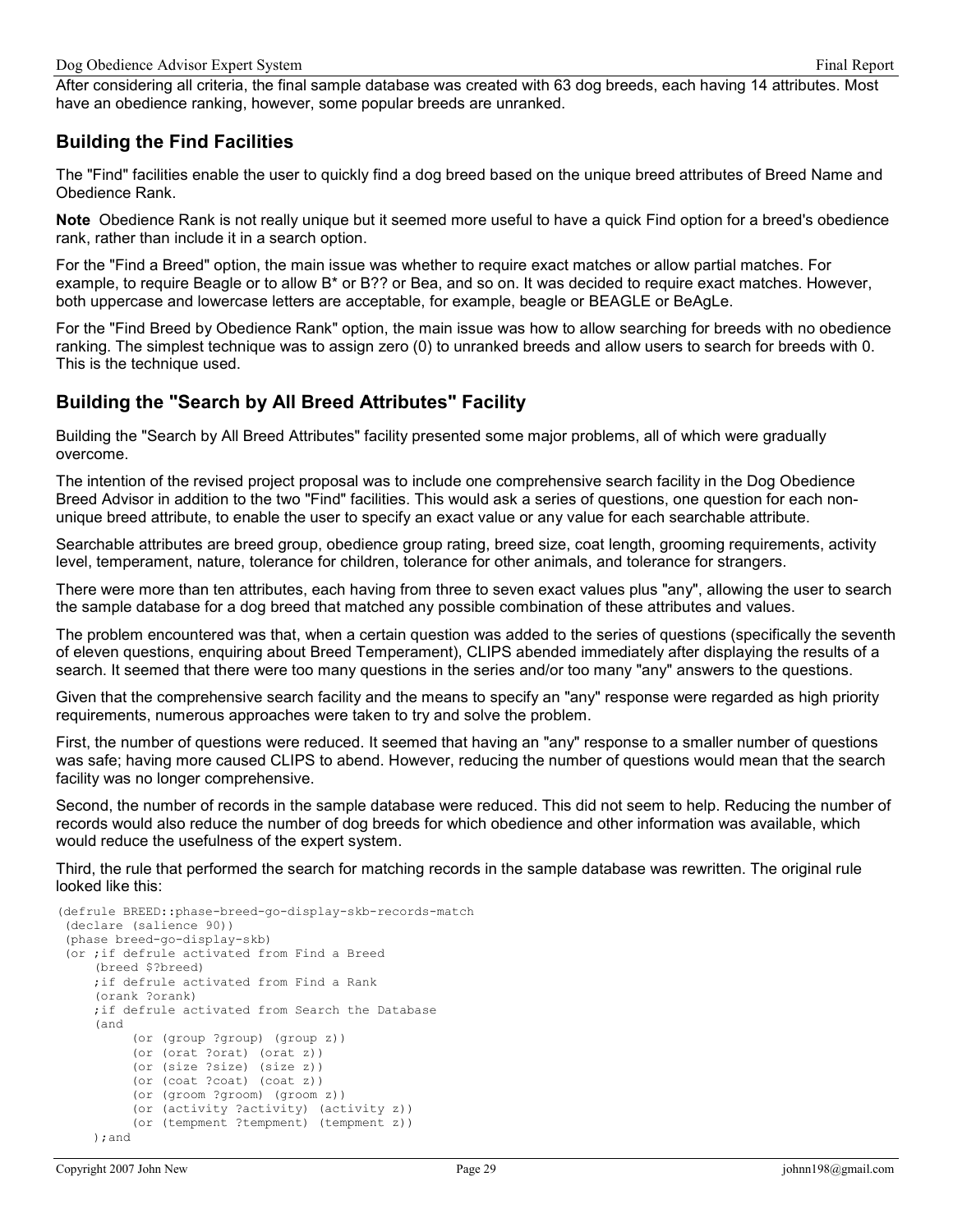#### Dog Obedience Advisor Expert System Final Report System Final Report

```
 ;if defrule activated from Display the Database 
      (display all) 
  );or 
 ; match the dog(s)
  (dog (group ?group) (breed $?breed) 
       (orat ?orat) (ogrp ?ogrp) (orank ?orank) 
       (size ?size) (coat ?coat) (groom ?groom) 
       (activity ?activity) (tempment ?tempment) (nature ?nature) 
       (kidok ?kidok) (aniok ?aniok) (strok ?strok) 
 );dog 
\Rightarrow (format t "%-11s | %-30s | %-9s | %-5d | %-4d | %-4s | %-4s | %-5s | %-8s | %-11s | %-6s | %-5s | %-6s | %-8s | 
%-30s | %-11s%n" 
            ?group (implode$ ?breed) ?orat ?ogrp ?orank ?size ?coat ?groom ?activity ?tempment ?nature ?kidok 
?aniok ?strok (implode$ ?breed) ?group 
  );format 
);defrule
```
After rereading Chapter 11 in Giarratano and Riley [10] about efficiency in rule-based languages, the LHS pattern matching was arranged to the following, but this did not work:

```
... 
; match the dog(s)
  (dog (group ?group) (breed $?breed) 
       (orat ?orat) (ogrp ?ogrp) (orank ?orank) 
       (size ?size) (coat ?coat) (groom ?groom) 
       (activity ?activity) (tempment ?tempment) (nature ?nature) 
       (kidok ?kidok) (aniok ?aniok) (strok ?strok) 
 );dog 
  (or ;if defrule activated from Find a Breed 
      (breed $?breed) 
      ;if defrule activated from Find a Rank 
      (orank ?orank) 
      ;if defrule activated from Search the Database
      (and 
           (or (group ?group) (group z)) 
           (or (orat ?orat) (orat z)) 
           (or (size ?size) (size z)) 
           (or (coat ?coat) (coat z)) 
           (or (groom ?groom) (groom z)) 
           (or (activity ?activity) (activity z)) 
           (or (tempment ?tempment) (tempment z)) 
      );and 
      ;if defrule activated from Display the Database 
      (display all) 
 );or 
...
```
The LHS pattern matching was split into the following four separate rules but this did not work.

### First rule:

```
 (dog (group ?group) (breed $?breed) 
      (orat ?orat) (ogrp ?ogrp) (orank ?orank) 
      (size ?size) (coat ?coat) (groom ?groom) 
      (activity ?activity) (tempment ?tempment) (nature ?nature) 
      (kidok ?kidok) (aniok ?aniok) (strok ?strok) 
 ) 
 (breed $?breed)
```
#### Second rule:

...

```
... 
 (dog (group ?group) (breed $?breed) 
       (orat ?orat) (ogrp ?ogrp) (orank ?orank) 
       (size ?size) (coat ?coat) (groom ?groom) 
       (activity ?activity) (tempment ?tempment) (nature ?nature) 
       (kidok ?kidok) (aniok ?aniok) (strok ?strok) 
 ) 
 (orank ?orank) 
...
```
Third rule:

...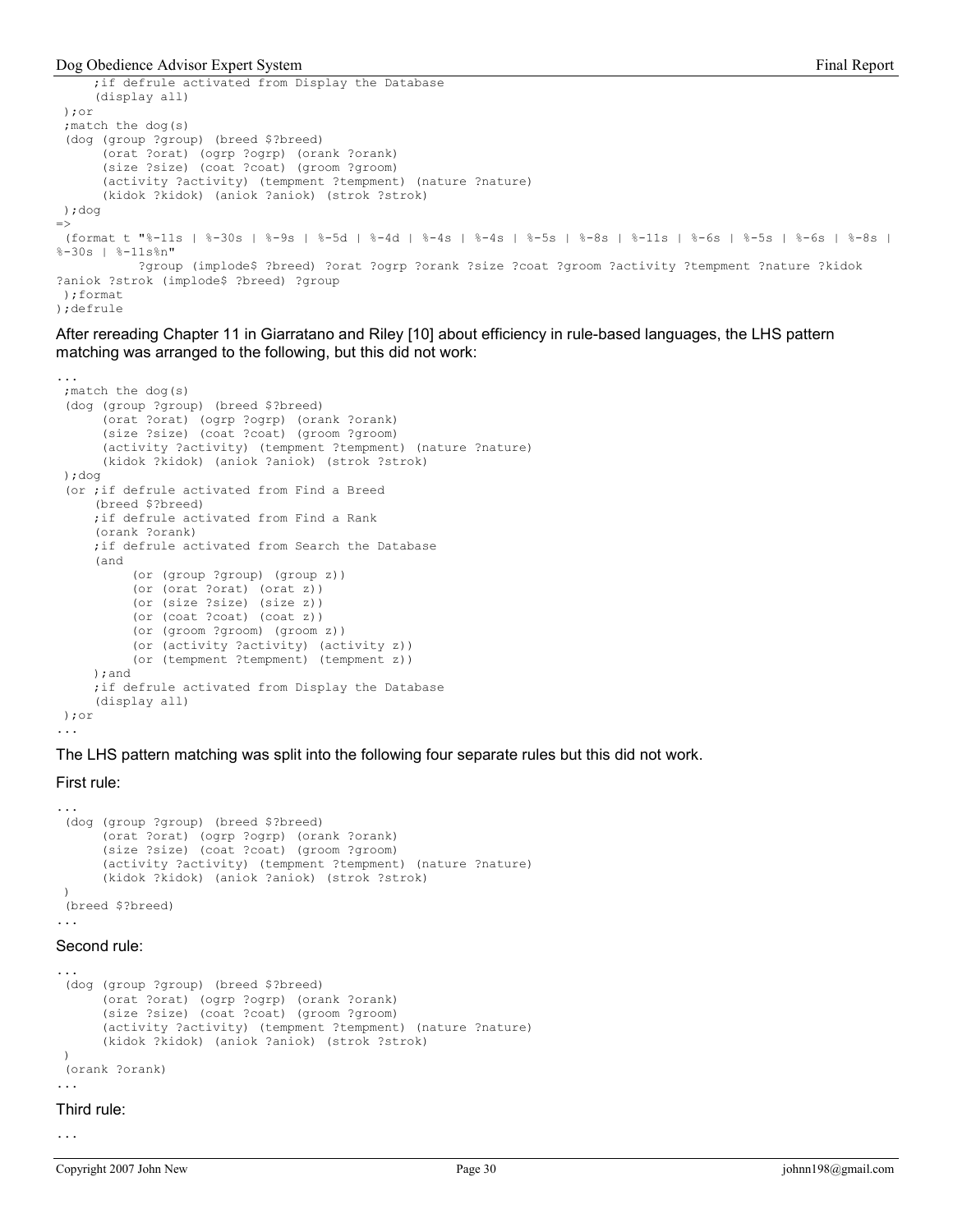```
 (dog (group ?group) (breed $?breed) 
       (orat ?orat) (ogrp ?ogrp) (orank ?orank) 
       (size ?size) (coat ?coat) (groom ?groom) 
       (activity ?activity) (tempment ?tempment) (nature ?nature) 
       (kidok ?kidok) (aniok ?aniok) (strok ?strok) 
 ) 
  (or (group ?group) (group z)) 
  (or (orat ?orat) (orat z)) 
  (or (size ?size) (size z)) 
 (or (coat ?coat) (coat z)) 
  (or (groom ?groom) (groom z)) 
 (or (activity ?activity) (activity z)) 
 (or (tempment ?tempment) (tempment z)) 
...
```
#### Fourth rule:

```
... 
 (dog (group ?group) (breed $?breed) 
       (orat ?orat) (ogrp ?ogrp) (orank ?orank) 
       (size ?size) (coat ?coat) (groom ?groom) 
       (activity ?activity) (tempment ?tempment) (nature ?nature) 
       (kidok ?kidok) (aniok ?aniok) (strok ?strok) 
 ) 
 (display all) 
...
```
Fourth, numerous attempts were made to work out another way of achieving the LHS logic that would also solve the problem but none were successful.

Fifth, an email [14] was sent to an expert on Expert Systems, Dr Michael Kirley at Charles Sturt University, for advice. He consulted some colleagues. He tried various techniques to solve the problem [12], including changing the Conflict Resolution Strategy from depth (CLIPS abended) to breadth (CLIPS did not abend), which suggested a problem in the rule logic. However, none of these strategies were successful.

Sixth, the idea of having one comprehensive search facility was abandoned. The search facility was split into major categories: obedience, physical features, behavioural attributes, and tolerance. This would allow a user to answer a smaller subset of questions within each category. This would generate fewer partial matches as the sample database is searched, which would mean that CLIPS would not abend. This technique worked. The following code segment shows the revised menu:

```
... 
 (printout t crlf 
   "----------------------------------------" crlf 
  "2. Dog Obedience Breed Advisor Menu" crlf 
  "----------------------------------------" crlf 
  "The Dog Obedience Breed Advisor enables you to" crlf 
  "obtain obedience information about various dogs breeds" crlf 
  "using a Sample Dog Breed Database." crlf 
  crlf 
  "1. Find a Breed Group" crlf 
  "2. Find a Breed" crlf 
  "3. Find Breeds by Obedience Group Rating" crlf 
  "4. Find Breed by Obedience Rank" crlf 
  "5. Search by Physical Features" crlf 
  "6. Search by Behavioural Attributes" crlf 
  "7. Search by Tolerance" crlf 
  "8. Display the Whole Database" crlf 
  "0. Return to the MAIN MENU" crlf 
  crlf 
   "Please select an option (" ?min "-" ?max "): " 
 );printout 
...
```
Finally (reluctant to give up), a question was posted to the CLIPS Developers Board [15]. Soon after, an answer was received from Gary Riley, one of the developers of CLIPS, that provided a solution to the problem [20]. After testing, the solution was merged into the Dog Obedience Breed Advisor to provide the comprehensive search facility.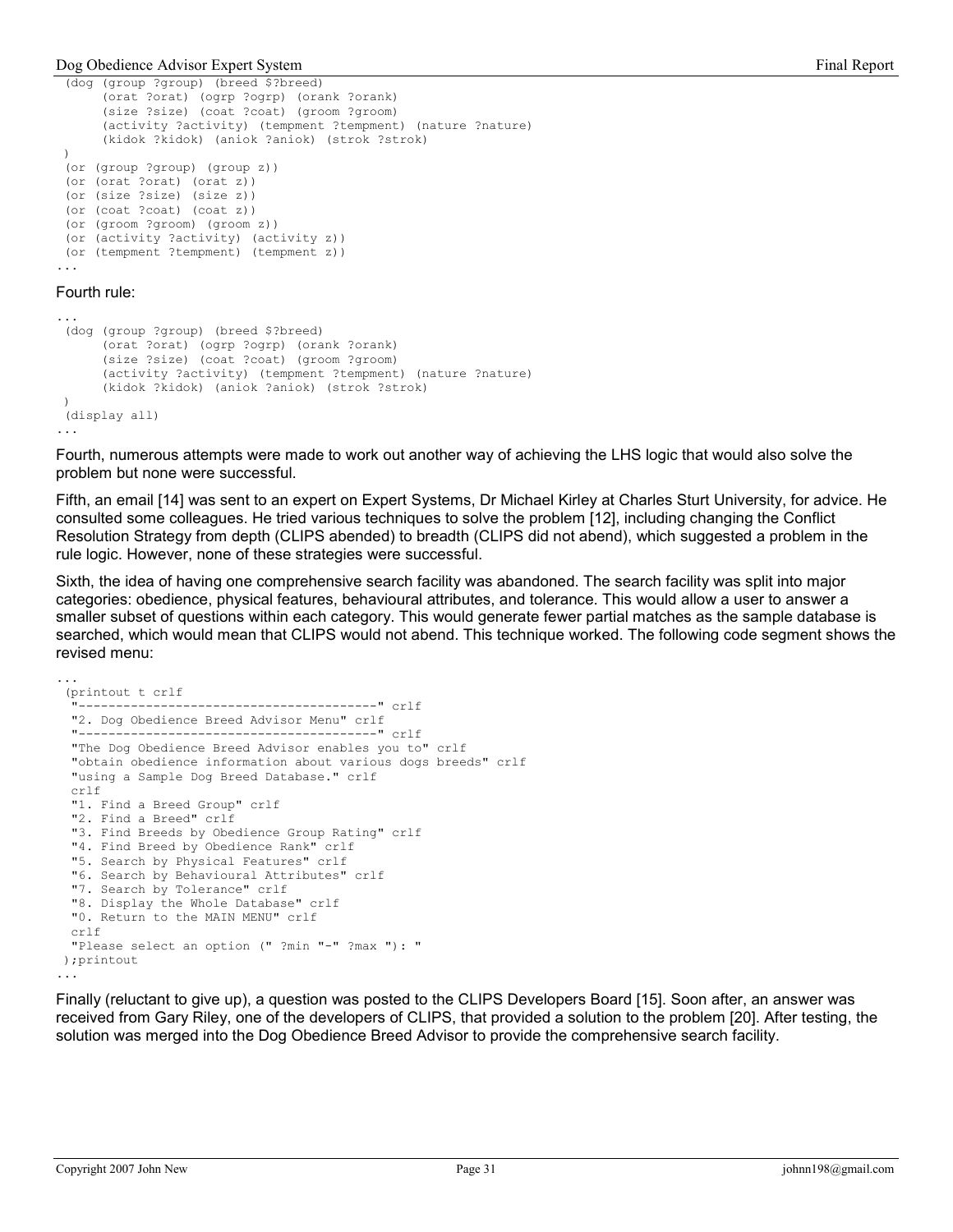# Final Observations

This section makes a few final observations, in no particular order, about the creation of the Dog Obedience Advisor.

Since I am interested in dogs in general and beagles in particular, choosing the broad knowledge domain for this project was not difficult. My original idea was to create a Dog Breed Selector. But there are numerous such selectors available online [for example, 3, 6, 7, 8, 18, 22, 23] and I did not want to duplicate the idea. However, to the best of my knowledge, there is no expert system available to check a handler and dog for eligibility and success in relation to various types of canine competitions. Hence, canine competitions seemed like a good choice for an expert system.

I gathered some ideas for how to present a menu from two of the example CLIPS programs distributed with Giarratano and Riley [10], in particular RX7.CLP and STOVE.CLP.

Many of the rules used by the Dog Obedience Breed Advisor use the IF ... THEN, SWITCH, and WHILE procedural programming language constructs. Often these are used for error checking after obtaining user input. Considerable thought was given to whether to perform error checking within the same rule used to obtain user input or whether to use separate rules for error checking. An early design decision was made to do as much error checking as possibly within the same rule to minimise the number of rules in the program. Giarratano and Riley [10, pp.498-499] regard this as an acceptable technique.

In addition to reasons already discussed, another reason for wanting to include the Dog Obedience Breed Advisor was to learn as many CLIPS language constructs as possible.

From a usefulness point of view, the Dog Obedience Advisor is probably not as useful as it could be. This is because the Advisor uses rules for obedience competitions run by the Royal NSW Canine Council, Australia. Other states and territories in Australia, and other countries, may not use the same rules. The Advisor is very specific. However, given that much of the literature on expert systems seems to suggest that focussed expert systems are better than more general expert systems, this is possibly not such a disadvantage.

Originally I hoped to create an expert system with a friendly graphical user interface so that users could use a pointing device, such as a mouse, to point and click when answering questions. I spent some time investigating alternatives to CLIPS, such as Jess, WebCLIPS, FuzzyCLIPS, wxCLIPS, ES-Builder Expert System Shell, and e2gLite Expert System Shell. In the end, I thought it was more important to learn the fundamentals of creating an expert system without the distraction of thinking about GUIs. Therefore, I tried to make the Dog Obedience Advisor as friendly as possible within the text-only limitations of CLIPS. I spent some time experimenting with the format construct to ensure that results from the Dog Obedience Breed Advisor were as well presented as possible.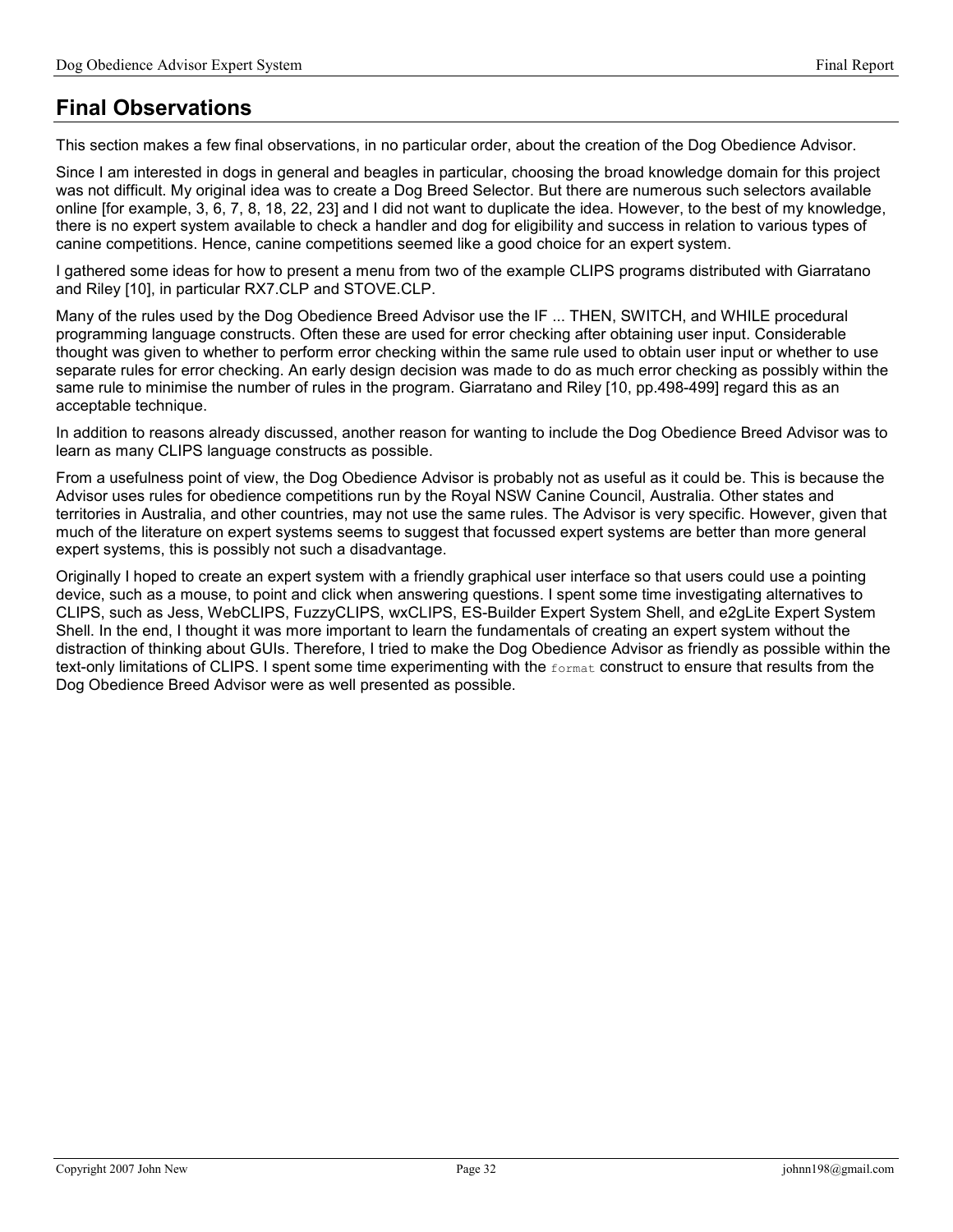# Conclusion

This report has discussed the development of a Dog Obedience Advisor expert system. The Advisor has two parts: a Dog Obedience Competition Advisor; and a Dog Obedience Breed Advisor. The former is designed to check a handler and dog for eligibility and success in relation to various classes of canine Obedience competitions; the latter to provide obedience information about selected dog breeds contained in a sample database on which users can perform various types of searches.

The report summarised the original proposal for the development of a general Dog Competition Checker expert system. It explained the reasons for revising the project and building a specific Dog Obedience Advisor instead. It provided a general overview and detailed description of the Dog Obedience Competition Advisor and Dog Obedience Breed Advisor. It discussed some of the problems and issues encountered during the development of the Dog Obedience Advisor. To conclude, some final observations were made about the expert system.